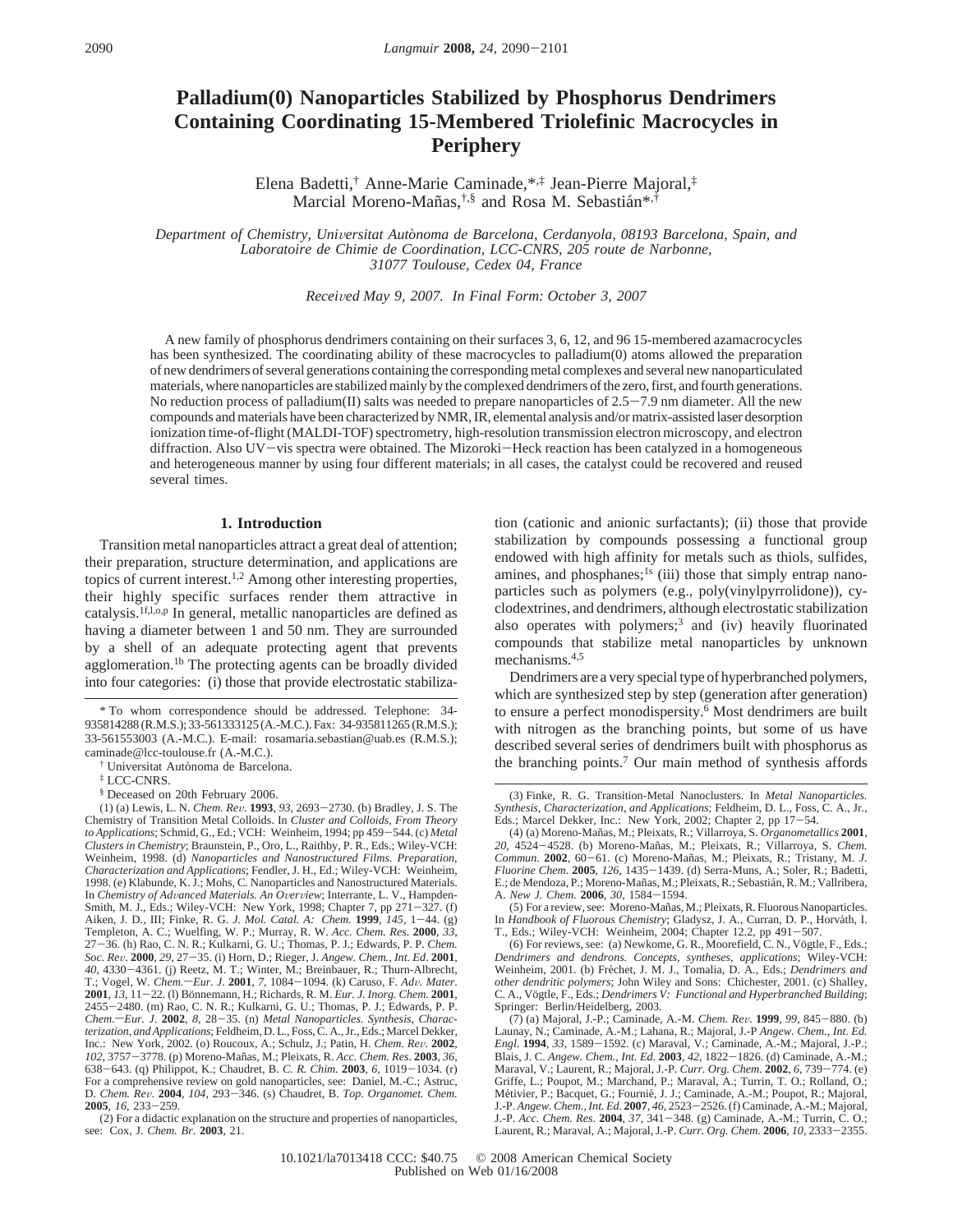$-OC<sub>6</sub>H<sub>4</sub>CH=NNMeP(S)$  branches and Cl or  $-OC<sub>6</sub>H<sub>4</sub>CHO$  end groups.7b The reactivity of these end groups has already led to various applications of these phosphorus-containing dendrimers in catalysis,<sup>7d</sup> biology,<sup>7e</sup> and materials science.<sup>7f</sup>

The stabilization of nanoparticles by entrapment in the cavity of dendrimers has some precedents.8,9 The group of Crooks has investigated the formation of noble metal nanoparticles in the interior of poly(amidoamine) (PAMAM) and poly(propyleneimine) (PPI) dendrimers.<sup>8</sup> This entrapment strategy consists of introducing a salt of metal in the interior of the dendrimer where coordination with the amino groups fixes up the cations. A reduction step converts the cations into metallic atoms in the interior, which form nanoparticles entrapped by the tridimensional skeleton of the dendrimer. For metals whose cations do not coordinate well with amines, an alternative solution was established. Thus, copper nanoparticles were formed as described, and then a solution of a more noble metal (e.g.,  $Ag^{+1}$ ) was introduced. Silver cations were reduced by Cu(0) to silver atoms that remain entrapped in the dendrimer in the nanoparticulated form. These precedent works are clear examples of what is known as dendrimer encapsulated nanoparticles (DENs). When nanoparticles are not included in dendrimer structures, we talk about dendrimer-stabilized metal nanoparticles (DSNs). Excellent examples of this last group have been reported. The group of Esumi has prepared silver, platinum, and palladium nanoparticles stabilized by PAMAM and PPI in aqueous and nonaqueous solutions; the effect of the concentration of reactants on the size of the nanoparticles has been studied.9 Other examples can also be found in the literature.<sup>10</sup>

On the other hand, some of us have been interested in nanoparticles stabilized by heavily fluorinated compounds.4,5 During these studies, we came to the intuition that the formation of nanoparticles is favored if the stabilizing molecule features a functional group that coordinates one metal atom. Thus, our attention was attracted to triolefinic 15-membered macrocycles **1** (Figure 1), whose preparation and properties have been described by some of us.<sup>11</sup> These macrocycles are excellent coordinating agents for Pd(0) and Pt(0) forming stable complexes **2**. Therefore, they fulfill the conditions to stabilize nanoparticles if appropriate substituents are placed in the aromatic rings, such as polyfluorinated or polyoxyethylenated chains.4d The initial coordination of a palladium atom is guaranteed, and the synthetic procedure for this family of macrocycles is very versatile since the building blocks are arenesulfonamides and 1,4-dihalogeno-2-butene. Many arenesulfonamides or the corresponding sulfonyl chlorides are commercially available.

# **2. Results and Discussion**

Therefore, we endeavored to prepare dendrimeric structures containing 15-membered triolefinic macrocycles to take advantage of the known properties of both structures to synthesize



**Figure 1.** Structures of 15-membered macrocycles (**1** and **3a,b**) and their metal complexes (**2**).

nanoparticles. We have chosen macrocycles **3a**<sup>12</sup> and **3b**<sup>13</sup> (Figure 1) and phosphorus-containing dendrimers for further elaboration.7b Compounds free of palladium as well as well-defined complexes were characterized by standard methods of molecular chemistry, whereas nanoparticles were determined by high-resolution transmission electron microscopy (HR-TEM), elemental analysis, and infrared spectroscopy. Also, UV-vis experiments confirmed the formation of Pd(0) nanoparticles (Pd NPs). In all cases, electron diffraction of the samples of nanoparticles showed the characteristic pattern of face-centered cubic (fcc) palladium(0) with the average *d*-spacing values given in the Supporting Information. Representative experimental values are indicated in Figure 2 of the text. Theoretical *d*-spacing values corresponding to Pd(0) fcc are as follows: 1.17, 1.38, 1.95, and 2.25 Å.

The combination of the catalytic activity of Pd(0) complexes and nanoparticles and the modular solubility of phosphorus dendrimers in organic solvents has allowed us to obtain interesting easily recoverable and reusable catalysts for organic reactions.

**Periphery Modification of Dendrimers.** Phosphorus dendrimers containing 3, 6, 12, and 96 aldehyde groups on their surfaces  $(4 - G_0)^{14}$  **4**- $G_0$ <sup>15</sup> **4**- $G_1$ <sup>16</sup> and **4**- $G_4$ <sup>16</sup> respectively) have been condensed with macrocycles **3a** and **3b** to obtain the corresponding imines whose  $C=N$  bonds were reduced with borohydride derivates to afford compounds **5** (Schemes 1 and 2).

Dendrimers functionalized with macrocycle **3a** presented limited solubility in ordinary solvents; therefore, we restricted our studies with it to the smaller generations.

In all cases, the completion of the condensation between the dendrimers and macrocycles is shown by 1H NMR, by the disappearance of the signal corresponding to the aldehyde, together with the appearance of a broad singlet at 8.2-8.3 ppm

<sup>(8)</sup> For reviews, see: (a) Scott, R. W. J.; Wilson, O. M.; Crooks, R. M. *J. Phys. Chem. B* **<sup>2005</sup>**, *<sup>109</sup>*, 692-704. (b) Niu, Y.; Crooks, R. M. *C. R. Chim.* **<sup>2003</sup>**, *<sup>6</sup>*, <sup>1049</sup>-1059. (c) Crooks, R. M.; Lemon, B. I., III; Sun, L.; Yeung, L. K.; Zhao, M. *Top. Curr. Chem*. **<sup>2001</sup>**, *<sup>212</sup>*, 81-135. (d) Crooks, R. M.; Zhao, M.; Sun, L.; Chechik, V.; Yeung, L. K. *Acc. Chem. Res*. **<sup>2001</sup>**, *<sup>34</sup>*, 181-190.

<sup>(9) (</sup>a) Esumi, K. *Top. Curr. Chem.* **2003**, 227, 31–52. (b) Esumi, K.; Suzuki, A.; Llamaría, A.; Torigoe, K. *Langmuir* **2000**, *16*, 2604–2608. (c) Esumi, K.; Isono. R.: Yoshimura. T. *Langmuir* **2004**. 20. 237–243. Isono, R.; Yoshimura, T. *Langmuir* **<sup>2004</sup>**, *<sup>20</sup>*, 237-243.

<sup>(10) (</sup>a) Garcia, M. E.; Baker, L. A.; Crooks, R. M. *Anal. Chem.* **1999**, *71*, <sup>256</sup>-258. (b) Pittelkow, M.; Moth-Poulsen, K.; Boas, U.; Christensen, J. B. *Langmuir* **<sup>2003</sup>**, *<sup>19</sup>*, 7682-7684. (c) Knecht, M. R.; Wright, D. W. *Chem. Mater.* **<sup>2004</sup>**, *<sup>16</sup>*, 4890-4895.

<sup>(11)</sup> For reviews, see: (a) Moreno-Mañas, M.; Pleixats, R.; Roglans, A.; Sebastián, R. M.; Vallribera, A.  $ARKIVOC$  2004, (iv), 109 - 129; available from Sebastián, R. M.; Vallribera, A. *ARKIVOC* **2004**, (*iv)*, 109–129; available from<br>http://www.arkat-usa.org. (b) Moreno-Mañas, M.; Pleixats, R.; Sebastián, R. M.; Vallribera, A.; Roglans, A. *J. Organomet. Chem.* **<sup>2004</sup>**, *<sup>689</sup>*, 3669-3684.

<sup>(12)</sup> Masllorens, J.; Roglans, A.; Moreno-Mañas, M.; Parella, T. Organome*tallics* **<sup>2004</sup>**, *<sup>23</sup>*, 2533-2540.

<sup>(13)</sup> Blanco, B.; Mehdi, A.; Moreno-Mañas, M.; Pleixats, R.; Reyé, C. *Tetrahedron Lett.* **<sup>2004</sup>**, *<sup>45</sup>*, 8789-8791.

<sup>(14)</sup> Launay, N.; Caminade, A.-M.; Lahana, R.; Majoral, J.-P. *Angew. Chem., Int. Ed. Engl.* **1994**, *33*, 1589.

<sup>(15)</sup> Allcock, H. R.; Austin, P. E. *Macromolecules* **<sup>1981</sup>**, *<sup>14</sup>*, 1616-1622. (16) (a) Slany, M.; Bardajı´, M.; Casanove, M. J.; Caminade, A.-M.; Majoral,

J.-P.; Chaudret, B. *<sup>J</sup>*. *Am*. *Chem*. *Soc*. **<sup>1995</sup>**, *<sup>117</sup>*, 9764-9765. (b) Launay, N.; Caminade, A.-M.; Majoral, J.-P. *<sup>J</sup>*. *Organomet*. *Chem*. **<sup>1997</sup>**, *<sup>529</sup>*, 51-58.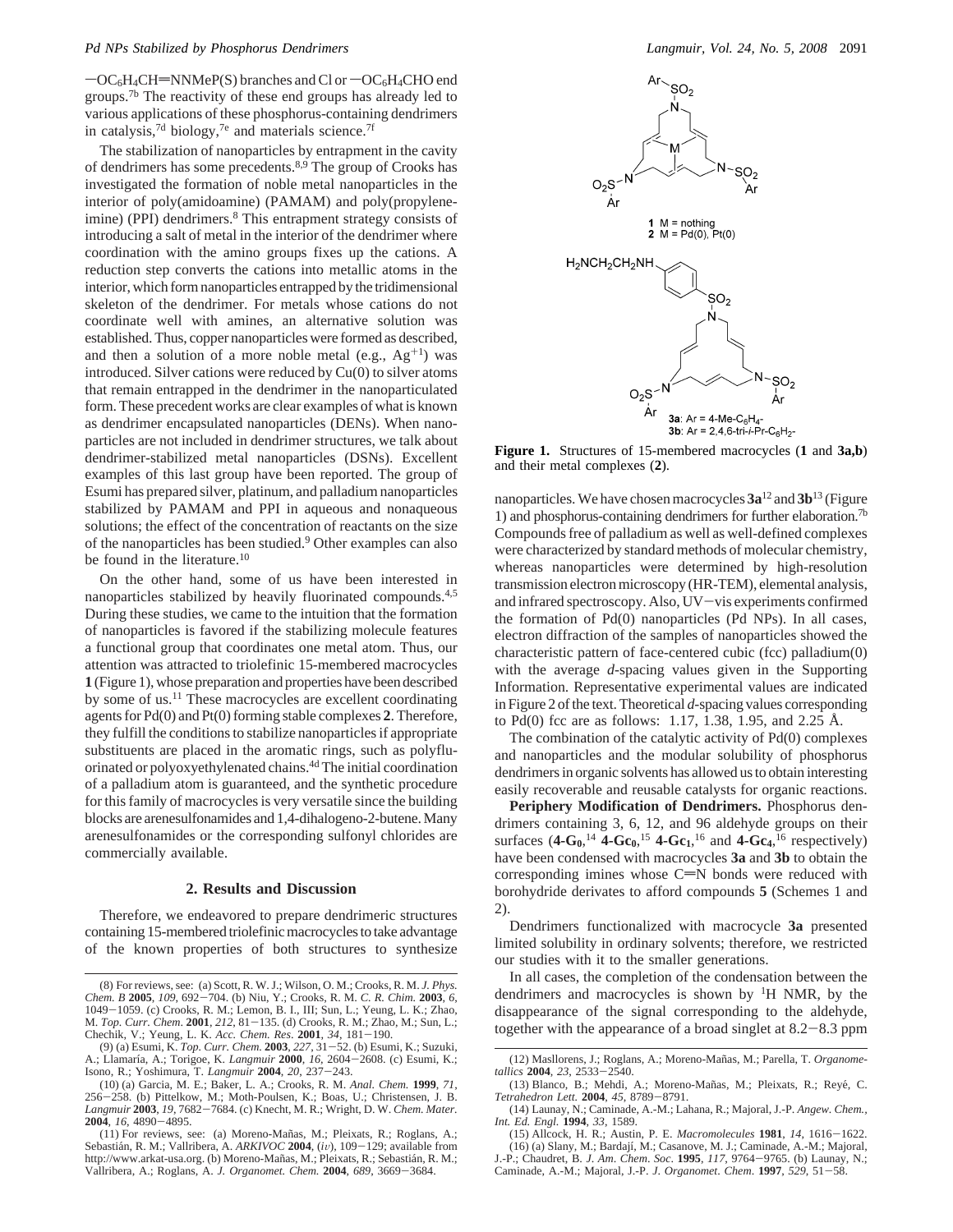

Scheme 2. Synthesis of Dendrimers of First and Fourth Generations, 5b-Gc<sub>1</sub> and 5b-Gc<sub>4</sub>, and Their Palladium(0) Complexes, **6b-Gc1 and 6b-Gc4**



 $4 - Gc_4$ , 5b- $Gc_4$ , 6b- $Gc_4$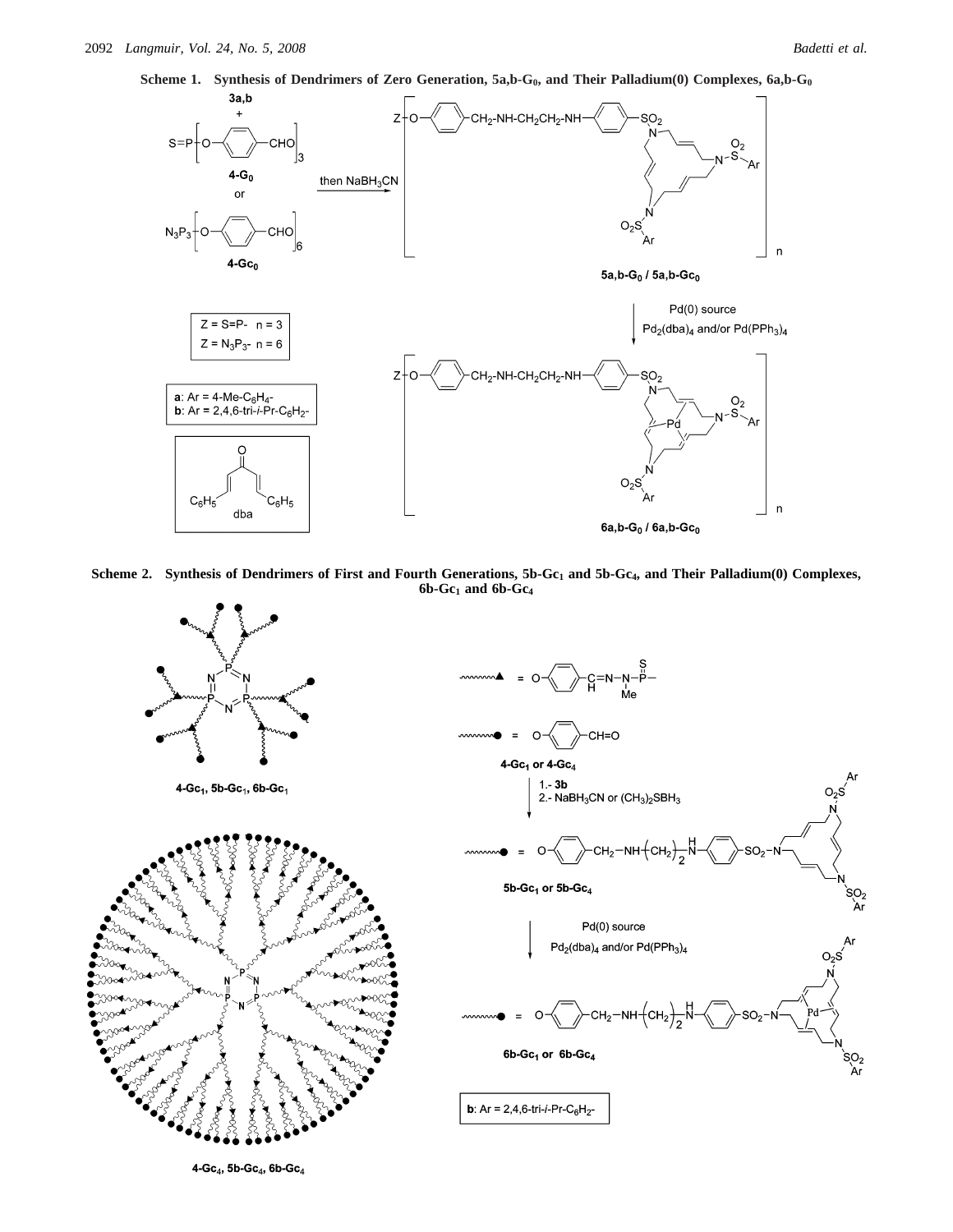**Table 1. Palladium Nanoparticles Stabilized by Dendrimeric Compounds***<sup>a</sup>*

| entry | dendrimer | Pd(0)<br>source                    | initial molar<br>ratio $Pd(0)$<br>macrocycle | time            | result                                   | Pd % $^b$ | composition                                                                                         | $\varnothing$ (nm) | atoms<br>Pd(0)<br>particle $^c$            | morphology of<br>nanoparticles <sup><math>d</math></sup>                       | solubility<br>of product<br>in THF |
|-------|-----------|------------------------------------|----------------------------------------------|-----------------|------------------------------------------|-----------|-----------------------------------------------------------------------------------------------------|--------------------|--------------------------------------------|--------------------------------------------------------------------------------|------------------------------------|
| 1     | $5a-G_0$  | $Pd_2(dba)_4$                      | 1.17                                         | 14h             | nanopart                                 | 10.97     | $Pd_2(6a-G_0)_1$ and/or                                                                             | $4.2 \pm 0.7$      | $2.6 \times 10^{3}$                        | agglomerated                                                                   | no                                 |
|       |           |                                    |                                              |                 |                                          |           | $Pd_5(5a-G_0)_1^e$                                                                                  |                    |                                            | (Figure 2a,b)                                                                  |                                    |
| 2     | $5a-G_0$  | $Pd_2(dba)_4$                      | 2.07                                         | 14h             | nanopart                                 | 11.37     | $Pd_2(6a-G_0)_1$ and/or<br>$Pd_{5}(5a-G_{0})_{1}$                                                   |                    | $4.1 \pm 0.7$ $2.4 \times 10^3$            | well-defined<br>(Figure 2c,d)                                                  | no                                 |
| 3     | $5b-G_0$  | $Pd_2(dba)_4$                      | 1.17                                         | 14h             | complex                                  | 8.20      | $6b-G_0$                                                                                            |                    |                                            |                                                                                | yes                                |
| 4     | $5b-G_0$  | $Pd_2(dba)_4$                      | 3.33                                         | 14h             | nanopart                                 | 19.35     | $Pd_7(6b-G_0)_1$                                                                                    |                    |                                            | $4.3 \pm 0.7$ $2.8 \times 10^3$ well-defined<br>(Figure 3a,b)                  | yes                                |
| 5     | $5b-G0$   | $Pd_2(dba)_4$                      | 3.33                                         | 48h             | nanopart                                 |           | 29.32 $Pd_7(6b-G_0)_1$                                                                              |                    |                                            | $3.4 \pm 0.6$ $1.4 \times 10^3$ well-defined<br>in vesicles<br>(Figure 3c)     | yes                                |
| 6     | $5b-G_0$  | Pd(PPh <sub>3</sub> ) <sub>4</sub> | 3.33                                         | 14h             | complex                                  |           | $6b-G0$                                                                                             |                    |                                            |                                                                                | yes                                |
| 7     | $5b-G_0$  | Pd(PPh <sub>3</sub> ) <sub>4</sub> | 3.33                                         | 6 days          | nanopart                                 | 22.00     | $Pd_{12-13}(5b-G_0)_1$                                                                              |                    |                                            | $2.5 \pm 0.4$ 5.5 $\times$ 10 <sup>2</sup> well-defined<br>(Figure 3d)         | yes                                |
| 8     | $5a-Gc_0$ | $Pd_2(dba)_4$                      | 3.00                                         |                 | 7 days nanopart                          | 15.83     | $Pd_{7,8}(6a-Gc_0)$ and/or $3.9 \pm 1.0$ $2.1 \times 10^3$ agglomerated<br>$Pd_{13,8}(5a-Gc_0)_1^e$ |                    |                                            |                                                                                | no                                 |
| 9     | $5b-Gc_0$ | $Pd_2(dba)_4$                      | 3.00                                         |                 | 6 days nanopart                          | 16.17     | $Pd_{11}(6b-Gc_0)$                                                                                  |                    | $5.7 \pm 0.6$ 6.5 $\times$ 10 <sup>3</sup> | agglomerated<br>(Figure 4a)                                                    | yes                                |
| 10    | $5b-Gc_0$ | $Pd(PPh_3)_4$                      | 1.33                                         |                 | 2 days complex <sup><math>f</math></sup> | 12.40     | $6b-Gc_0$                                                                                           |                    |                                            |                                                                                | yes                                |
| 11    | $5b-Gc_0$ | $Pd(PPh_3)_4$                      | 3.67                                         |                 | 2 days complex                           |           | $6b-Gc_0$                                                                                           |                    |                                            |                                                                                | yes                                |
| 12    | $5b-Gc_0$ | Pd(PPh <sub>3</sub> ) <sub>4</sub> | 5.00                                         |                 | 7 days nanopart                          | 25.39     | $Pd_{23}(6b-Gc_0)$                                                                                  |                    |                                            | $2.9 \pm 0.5$ $8.6 \times 10^2$ well-defined<br>in vesicles<br>$(Figure 4b-d)$ | yes                                |
| 13    | $5b-Gc_1$ | $Pd_2(dba)_4$                      | 3.08                                         | 14 h            | nanopart                                 |           | 10.66 $Pd_5(6b-Gc_1)_1$                                                                             |                    |                                            | $3.4 \pm 0.4$ $1.4 \times 10^3$ well-defined<br>(Figure 5a)                    | yes                                |
| 14    | $5b-Gc_1$ | Pd(PPh <sub>3</sub> ) <sub>4</sub> | 1.83                                         |                 | 7 days nanopart                          | 14.80     | $Pd_{22}(6b-Gc_1)_1$                                                                                |                    | $7.9 \pm 2.2$ $1.7 \times 10^4$            | agglomerated<br>(Figure 5b)                                                    | yes                                |
| 15    | $5b-Gc4$  | $Pd_2(dba)_4$                      | 1.21                                         | 14 h            | complex <sup>g</sup>                     |           | $6b-Gc4$                                                                                            |                    |                                            |                                                                                | yes                                |
| 16    | $6b-Gc4$  | $Pd_2(dba)_4$                      | 3.00                                         | 14 <sub>h</sub> | nanopart                                 | 15.90     | $Pd_{238}(6b-Gc_4)_1$                                                                               |                    | $3.2 \pm 0.5$ $1.1 \times 10^3$            | well-defined<br>(Figure 5c,d)                                                  | yes                                |

*a* All reactions were performed in THF at 60-70 °C. *b* Determined by elemental analysis. *c* Determined as  $(V_{\text{na}0}/V_{\text{atom}})0.74$ ; this correction factor is the percentage of space occupation in fcc structures. *<sup>d</sup>* For more details, see the Supporting Information. *<sup>e</sup>* NMR spectra could not be registered for solubility reasons; therefore, whether  $6a-G_0$  and/or  $5a-G_0$  (entries 1 and 2) or  $6a-G_0$  and/or  $5a-G_0$  (entry 8) is/are present in the protecting shield cannot be ascertained. <sup>*f*</sup> Elemental analysis showed that the complex was contaminated by black palladium. <sup>*g*</sup> A small number of Pd(0) nanoparticles of 5.8 nm were observed.

due to the imine proton. Both *E* and *Z* isomers of the imines are presumably formed, as indicated by the appearance of several singlets in the <sup>31</sup>P NMR spectra for the phosphorus atoms bearing the macrocycles. Reduction of these imines induces the disappearance of the signal at  $8.2 - 8.3$  ppm in <sup>1</sup>H NMR and the recovery of a sharp singlet in  ${}^{31}P$  NMR for the phosphorus atoms linked to the macrocycles.

**Reaction of Dendrimers with Sources of Palladium(0): Complexes and Nanoparticles.** Macrocycles **1** regularly form stable complexes **2** when exposed to palladium(0) (either tetrakis(dibenzylideneacetone)dipalladium(0) ( $Pd_2$ (dba)<sub>4</sub>) or tetrakis(triphenylphosphino)palladium(0) (Pd(PPh<sub>3</sub>)<sub>4</sub>)) through the three endocyclic olefins.11 Since macrocycles **1** are better ligands than dba, the transfer of metal from  $Pd_2(dba)_4$  to 1 occurs spontaneously. The transfer of palladium from  $Pd(PPh<sub>3</sub>)<sub>4</sub>$  to 1 is facilitated by the irreversible oxidation of the phosphine to its oxide. The presence or the absence of palladium(0) coordinated to the macrocycle can be deduced from the NMR spectra. Indeed, free macrocycles present signals for the olefinic protons and carbons at  $\delta \sim 5.50 - 5.80$  and  $\sim 124$  ppm, respectively, whereas for palladium complexes strong upfield shifts are observed up to *<sup>δ</sup>* 2.50-4.40 (depending on the proton considered) and 78- 83 ppm, respectively.<sup>17</sup>

Discrete palladium complexes or nanoparticles are expected in the following study, by treatment of all dendrimers prepared

with Pd(0) sources. The entrapping dendrimers could be made of free macrocycles or of complexed macrocycles in the periphery. Both situations should be distinguishable by NMR. All the experiments are shown in Table 1.

When dendrimers containing tolyl groups on the surface were treated with Pd<sub>2</sub>(dba)<sub>4</sub>, insoluble materials were obtained containing Pd NPs (Table 1, entries 1, 2, and 8). IR spectra showed the presence of a dendritic structure in the material; however, the lack of solubility prevented NMR characterization, and for this reason the definition of the periphery of the dendrimer was not possible. Elemental analysis showed the relation between Pd(0) and the phosphorus atoms. Therefore, the molar formulation of the nanoparticles could be  $Pd_5(5a-G_0)_1$  or  $Pd_2(6a-G_0)_1$  (entries 1 and 2) and  $Pd_{13.8}(5a-Gc_0)_1$  or  $Pd_{7.8}(6a-Gc_0)_1$  (entry 8) (or mixtures). The use of a different ratio of Pd(0) atoms/macrocycle with **5a-G<sub>0</sub>** had no influence on the final size and composition of the nanoparticles. However, working with a higher ratio allowed us to obtain Pd NPs of better quality; agglomeration was not observed (compare entries 1 and 2, and HR-TEM pictures of Figure 2a and c).

All studies conducted with dendrimers containing 2,4,6 triisopropylphenyl groups on the periphery gave products soluble in common organic solvents, that could be studied by NMR experiments, with their compositions being well defined. Some of these dendrimers treated with practically stoichiometric amounts of Pd<sub>2</sub>(dba)<sub>4</sub> gave discrete complexes (6b-G<sub>0</sub> and 6b-**Gc4**, entries 3 and 15, respectively). However, when an excess of this Pd(0) source was used (∼3 mol Pd(0) atoms/macrocycle), nanoparticulated materials were isolated (entries 4, 5, 9, 13, and

<sup>(17) (</sup>a) Cerezo, S.; Cortès, C.; Lago, E.; Molins, E.; Moreno-Mañas, M.; Parella, T.; Pleixats, R.; Torrejón, J.; Vallribera, A. *Eur. J. Inorg. Chem.* 2001, 1999-2006. (b) Pla-Quintana, A.; Roglans, A.; Vicente, de Julián-Ortiz, J.; Moreno-Man˜as, M.; Parella, T.; Benet-Buchholz, J.; Solans, X. *Chem. Eur. J*. **2005**, *11*, <sup>2689</sup>-2697.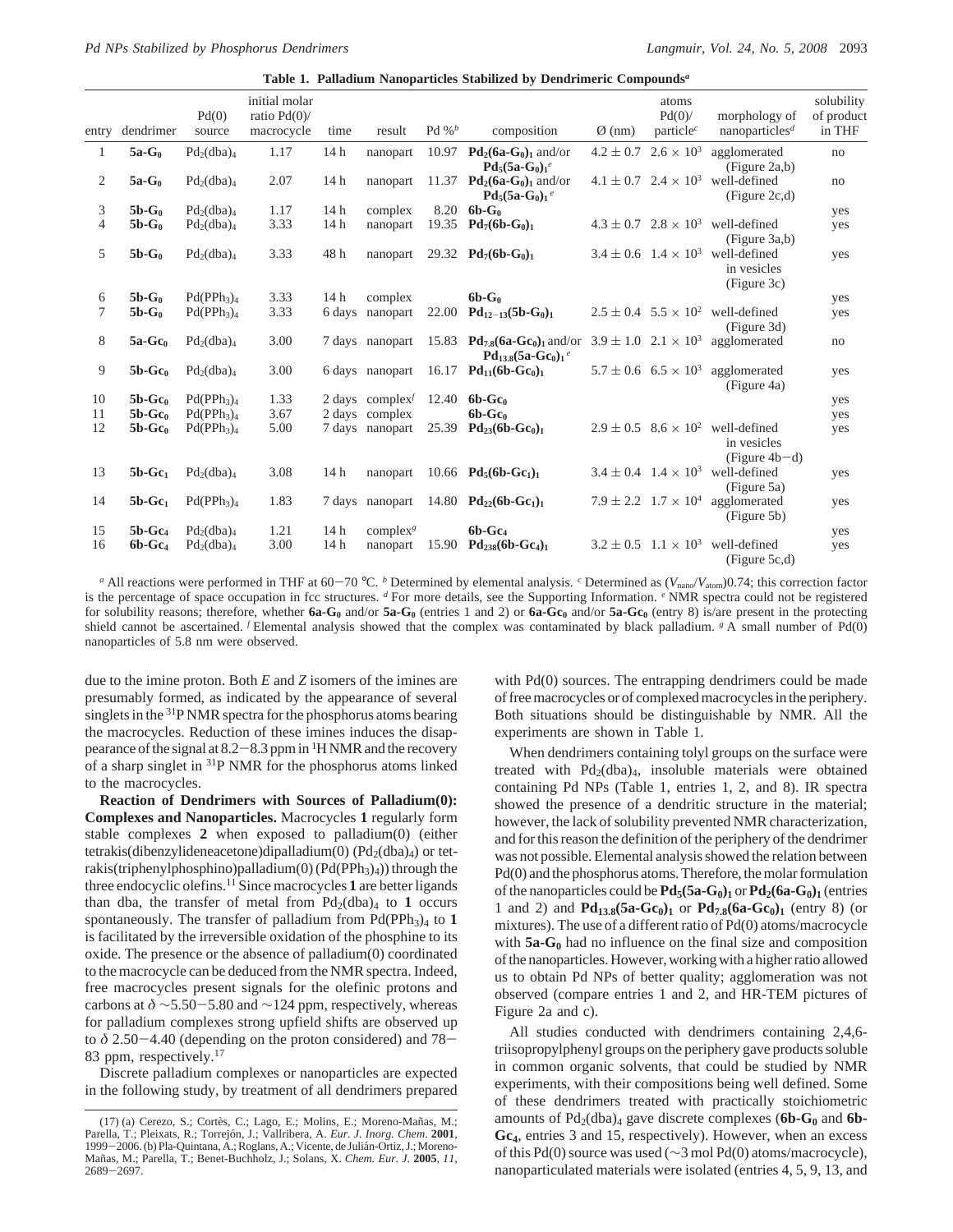

**Figure 2.** Characterization of nanoparticles of entries 1 and 2 obtained from**5a-G0** (Table 1). (a) HR-TEM picture of nanoparticles of entry 1. (b) Electron diffraction patterns corresponding to Pd(0) fcc of nanoparticles of entry 1 (Å). (c) HR-TEM picture of nanoparticles of entry 2. (d) Core size distribution histograms of nanoparticles of entry 2.



**Figure 3.** (a and b) HR-TEM picture and core size distribution histogram of nanoparticles of entry 4. (c and d) HR-TEM pictures of nanoparticles of entries 5 (c) and 7 (d). In all cases, materials were obtained from 5b-G<sub>0</sub>.

16). NPs were stabilized by corresponding complexes **6b**, as it was probed by <sup>1</sup>H NMR spectra. Their composition was also determined by elemental analysis. Using 5b-G<sub>0</sub> as the stabilizer, an increase in the percentage of Pd(0) and in the yield of the material was observed when the reaction was performed for longer reaction times; however, no change in the composition of the materials was noticed (compare entries 4 and 5 and see the Experimental section). A different dispersion of nanoparticles was observed between both experiments. The nanoparticles of entry 4 were dispersed; however, the nanoparticles of entry 5 were included in vesicles (Figure 3a and c). This arrangement could be related to the preparation of the samples for HR-TEM. The same effect has also been observed in other materials (vide *infra*).



**Figure 4.** HR-TEM pictures of nanoparticles of entries 9 (a) and 12 (b and c). (d) Core size distribution histogram of nanoparticles of entry 12. Both materials were obtained from 5b-Gc<sub>0</sub>.

UV-vis spectra of  $5b-G_0$ ,  $6b-G_0$  (entry 3) and  $Pd_7(6b-G_0)_1$ (entry 5) were obtained (see the Supporting Information). A clear interaction between the Pd(0) atoms and the endocyclic olefins of macrocycles anchored on the surface of the dendrimer was observed in the complex and also in the nanoparticulated material spectra. In the spectrum of this last material, a clear monotonic increase in the absorption was observed which can be matched to the spectrum of Pd NPs in previous literature.<sup>18</sup>

When the small dendrimers **5b-G<sub>0</sub>** and **5b-Gc**<sub>0</sub> were treated with Pd(PPh<sub>3</sub>)<sub>4</sub>, different products were obtained depending on the reaction time: discrete complexes  $6b-G_0$  and  $6b-Gc_0$  were isolated for short reaction times, but nanoparticulated materials were achieved when the reaction was carried out for more than 6 days (compare entries 6 and 7 (Figure 3d) and entries 10/11 and 12 (Figure 4b and c, vesicle organized NPs)). Increasing the initial molar ratio of Pd(0) used for the macrocycle seemed to have no effect on the type of product obtained (compare entries 10 and 11); the reaction time seemed to be the more important variable. Triphenylphosphine oxide was also present in all of the products; its elimination was not possible. It should be mentioned that when the reaction was carried out with dendrimer  $5b-G_0$ , Pd NPs were stabilized by the free dendrimer and not by the corresponding  $Pd(0)$  complex as usual (entry 7); <sup>1</sup>H NMR spectra of the soluble nanoparticulated material confirmed the composition. Decomplexation of the macrocycles has already been observed by the action of temperature.<sup>4d</sup> These experiments suggested that, in the process of forming nanoparticles, standard organometallic complexation is the first event of the sequence, followed by nanoparticle formation and eventual decomplexation of the macrocycle.4d

For these small dendrimers, the use of  $Pd(PPh<sub>3</sub>)<sub>4</sub>$  instead of Pd2(dba)4 allowed us to obtain Pd NPs of smaller sizes (for **5b-G<sub>0</sub>**: 2.5 nm, entry 7, and 3.4 nm, entry 5; for **5b-Gc**<sub>0</sub>: 2.9 nm, entry 12, and 5.7 nm, entry 9 (Figure 4)). However, when

<sup>(18) (</sup>a) Henglein, A. *J. Phys. Chem. B* **<sup>2000</sup>**, *<sup>104</sup>*, 6683-6685. (b) Garcia-Martı´nez, J. C.; Scout, R. W. J.; Crooks, R. M. *J. Am. Chem. Soc.* **2003**, *125*, <sup>11190</sup>-11191. (c) Tan, H.; Zhan, T.; Fan, W. Y. *Chem. Phys. Lett.* **<sup>2006</sup>**, *<sup>428</sup>*, <sup>352</sup>-355. (d) Rao, C. R. K.; Lakshminarayaman, V.; Trivedi, D. C. *Mater. Lett.* **<sup>2006</sup>**, *<sup>60</sup>*, 3165-3169. (e) Kim, J.-H.; Chung, H.-W.; Lee, T. R. *Chem. Mater.* **<sup>2006</sup>**, *<sup>18</sup>*, 4115-4120.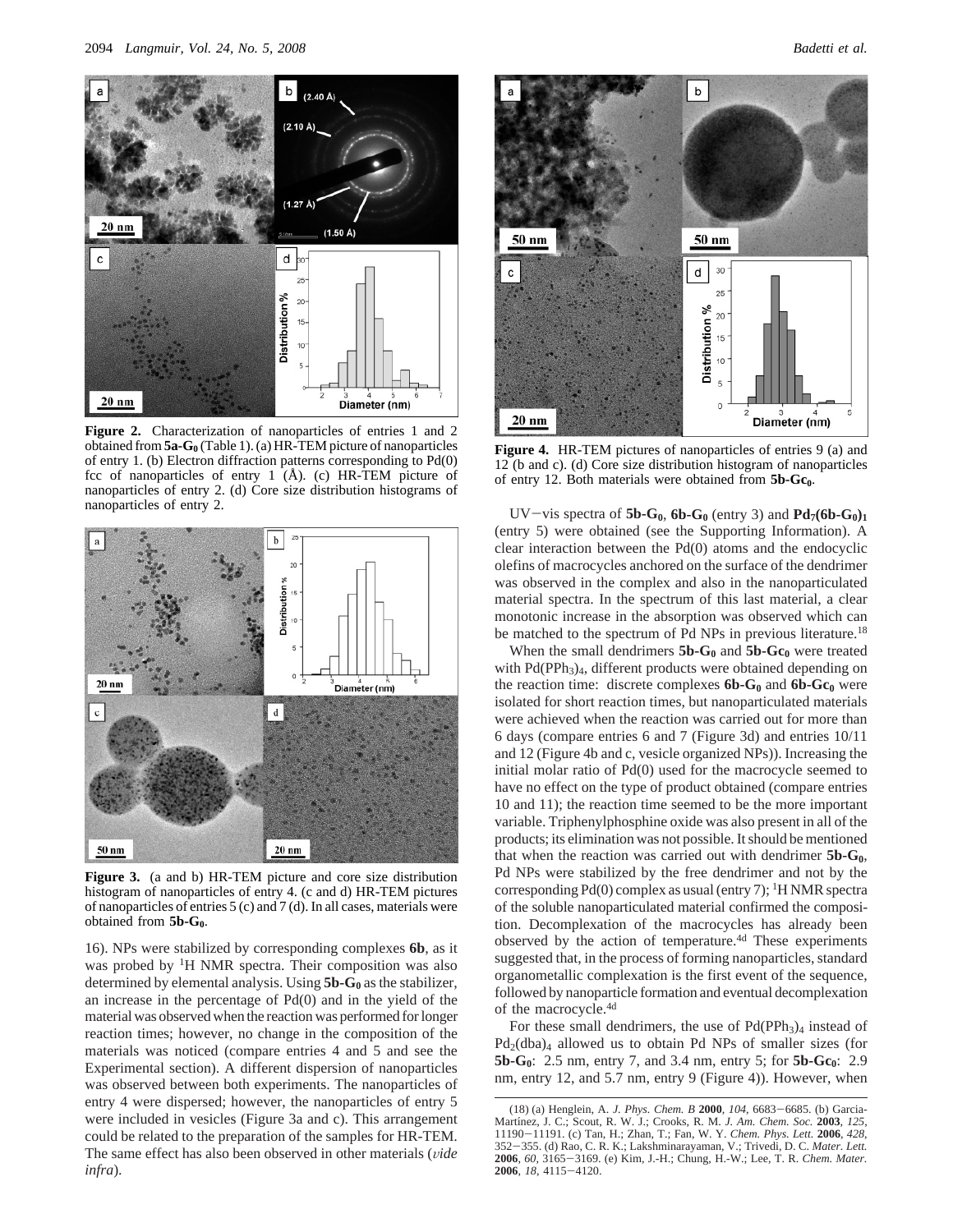

**Figure 5.** HR-TEM of nanoparticles of entries 13 (a) and 14 (b) obtained from **5b-Gc1**. HR-TEM picture (c) and core size distribution histogram (d) of nanoparticles of entry 16 obtained from **6b-Gc4**.

bigger dendrimers were used  $(5b-Gc_1)$  and  $5b-Gc_4)$  reactions with Pd(PPh<sub>3</sub>)<sub>4</sub> gave the worst results. NPs obtained from 5b-**Gc1** were bigger and more agglomerated than those obtained using  $Pd_2(dba)_4$  (7.9 and 3.4 nm, entries 13 and 14, Figure 5a and b respectively). When **5b-Gc<sub>4</sub>** was treated with an excess of Pd(PPh3)4, neither complete complexation of macrocycles nor nanoparticle formation was achieved after 7 days. The same reaction performed with  $Pd_2(dba)_4$  gave good quality Pd NPs of 3.2 nm (entry 16, Figure 5c and d).

With these results, we can conclude that nanoparticle size did not seem to have any relation to the dendrimer used as the stabilizer. However, the selection of palladium(0) sources in combination with stabilizers is important to determine the size of the nanoparticles, but no rule could be generalized. Pd NPs obtained from  $Pd_2(dba)_4$  required, in general, shorter reaction times.

Compounds or materials containing large amounts of palladium(0) presented broad signals in the  ${}^{1}H$  NMR spectra. No phosphorus signals (or very broad ones) could be detected in the <sup>31</sup>P NMR spectra of soluble materials containing nanoparticles. This effect could be explained by the proximity of the nanoparticles to these atoms which reduces isotropy (reduces mobility); similar effects have been described previously in the literature.<sup>19</sup>

At present, we cannot give a definitive answer to how these nanoparticles are stabilized. However, the preparation of soluble nanoparticles includes filtration through Celite without noticeable destruction. IR, UV-vis, and  $H$  NMR spectra showed the presence of dendrimers in the materials. So, in conclusion, all these facts confirm that nanoparticles are stabilized by dendrimers. From the composition of the materials and the number of atoms contained in the nanoparticles, it is possible to establish the number



Figure 6. Dendrimer containing the same functional groups as dendrimers previously reported in this article (5-G<sub>0</sub>) but without macrocycles on its surface.

of dendrimers that could stabilize each nanoparticle. For small dendrimers (zero and first generation), each nanoparticle seemed to be stabilized by multiple dendrimers  $(37-773)$ , depending on the material; DSNs type). However, for the biggest one (the fourth generation dendrimer), we obtained a smaller ratio (5 dendrimers/nanoparticle).20 In this case, the possibility to have encapsulated nanoparticles should be also considered.

A model dendrimer similar to **5-G0** has also been prepared (**7-G0**, Figure 6). This compound does not contain macrocycles on its structure; however, when it was treated with  $Pd_2(dba)<sub>4</sub>$ , non-homogeneous, agglomerated, badly defined insoluble nanoparticles of 3.8 nm were obtained (see the Supporting Information). The presence of the macrocycles on the surfaces of dendrimers is important to obtain well-defined nanoparticles. Moreover, the solubility of these new materials can also be modulated by the groups contained on the surfaces of the macrocycles. An important role of macrocycles in the stabilization of Pd NPs was also observed in the catalytic tests performed.

**Catalytic Tests.** Metal nanoparticles in general, and in particular palladium nanoparticles, have found application in catalysis due to their highly specific surfaces.<sup>1f,l,o,p,9c</sup> We have described fluorous biphasic systems that permitted recovery and reutilization of palladium nanoparticles as catalysts in Suzuki cross-coupling and in Mizoroki-Heck reactions.<sup>4a</sup> Phosphoruscontaining dendrimers have been previously functionalized by conventional metal ligands on the surface (P, P,N, or N,N ligands), and their complexes have been used as homogeneous catalysts in Michael additions, Knoevenagel and Stille reactions, and arylation reactions; these dendritic catalysts were easily recovered and reused.<sup>21</sup> Palladium(0)-triolefinic 15-membered macrocycles of type **2** have also been used as catalysts or precatalysts of several organic reactions in homogeneous and heterogeneous manners.<sup>11,13,22</sup> Nanoparticles stabilized by our 15-membered macrocycles containing long polyfluorinated and polyoxyethylenated chains were good homogeneous catalysts for Heck reactions.4d Several examples of coupling reactions have been catalyzed by entrapped nanoparticles in dendrimers (usually PAMAM derivatives).<sup>23</sup> Now, we have tested one dendrimer containing only palladium(0) complexes on its surface and three batches of nanoparticles stabilized by dendrimers containing at

<sup>(19) (</sup>a) Badia, A.; Gao, W.; Singh, S.; Demers, L.; Cuccia, L.; Reven, L.<br>*Langmuir* **1996**, 12, 1262–1269. (b) Zelakiewicz, B. S.; De Dios, A. C.; Tong, *Langmuir* **<sup>1996</sup>**, *<sup>12</sup>*, 1262-1269. (b) Zelakiewicz, B. S.; De Dios, A. C.; Tong, Y. Y. *J. Am. Chem. Soc.* **<sup>2003</sup>**, *<sup>125</sup>*, 18-19. (c) Gopidas, K. R.; Whitesell, J. K.; Fox, M. A. *J. Am. Chem. Soc.* **<sup>2003</sup>**, *<sup>125</sup>*, 14168-14180. (d) Kim, K.-S.; Demberelnyamba, D.; Lee, H. *Langmuir* **<sup>2004</sup>**, *<sup>20</sup>*, 556-560. (e) Horinouchi, S.; Yamanoi, Y.; Yonezawa, T.; Mouri, T.; Nishihara, H. *Langmuir* **<sup>2006</sup>**, *<sup>22</sup>*, 1880- 1884.

<sup>(20)</sup> Herein, we present an example of how the number of dendrimers per nanoparticle was calculated. For nanoparticles stabilized by the complexed dendrimer of the fourth generation, **6b-Gc4**, the number of dendrimers per nanoparticle was calculated by dividing the number of atoms of Pd in the corresponding nanoparticles (nanoparticles of 3.2 nm diameter contain  $1.1 \times 10^3$ atoms of Pd) by the number of palladium atoms in the molar formulation of the material/dendrimer (238, if the material was  $Pd_{238}(6b-Gc_4)_1$ , data calculated from elemental analysis). In this case, we obtained a relation of 5 dendrimers/nanoparticle.

<sup>(21) (</sup>a) Maraval, V.; Laurent, R.; Caminade, A.-M.; Majoral, J.-P. *Organometallics* **<sup>2000</sup>**, *<sup>19</sup>*, 4025-4029. (b) Koprowsky, M.; Sebastia´n, R. M.; Maraval, V.; Zablocka, M.; Cadierno, V.; Donnadieu, B.; Igau, A.; Caminade, A.-M.; Majoral, J.-P. Organometallics 2002, 21, 4680-4687. (c) Laurent, R.; Caminade, Majoral, J.-P. Organometallics 2002, 21, 4680–4687. (c) Laurent, R.; Caminade, A.-M.; Majoral, J.-P. *Tetrahedron Lett.* 2005, 46, 6503–6506. (d) Ouali, A.; Laurent, R.; Caminade, A.-M.; Majoral, J.-P. Taillefer, M. J. Am. **<sup>2006</sup>**, *<sup>128</sup>*, 15990-15991.

<sup>(22) (</sup>a) Blanco, B.; Brissart, M.; Moreno-Mañas, M.; Pleixats, R.; Mehdi, A.; Revé, C.; Bouquillon, S.; Hénin, F.; Muzart, J. Appl. Catal., A 2006, 297, 117-124. (b) Moreno-Mañas, M.; Pleixats, R.; Serra-Muns, A. *Synlett* **2006**, *18*, 3001-124. (b) Moreno-Mañas, M.; Pleixats, R.; Serra-Muns, A. *Synlett* **2006**, *18*, 3001 – 3004. (c) Masllorens, J.; Gonzàlez, I.; Roglans, A. *Eur. J. Org. Chem.* **2007**,  $158 - 166$ .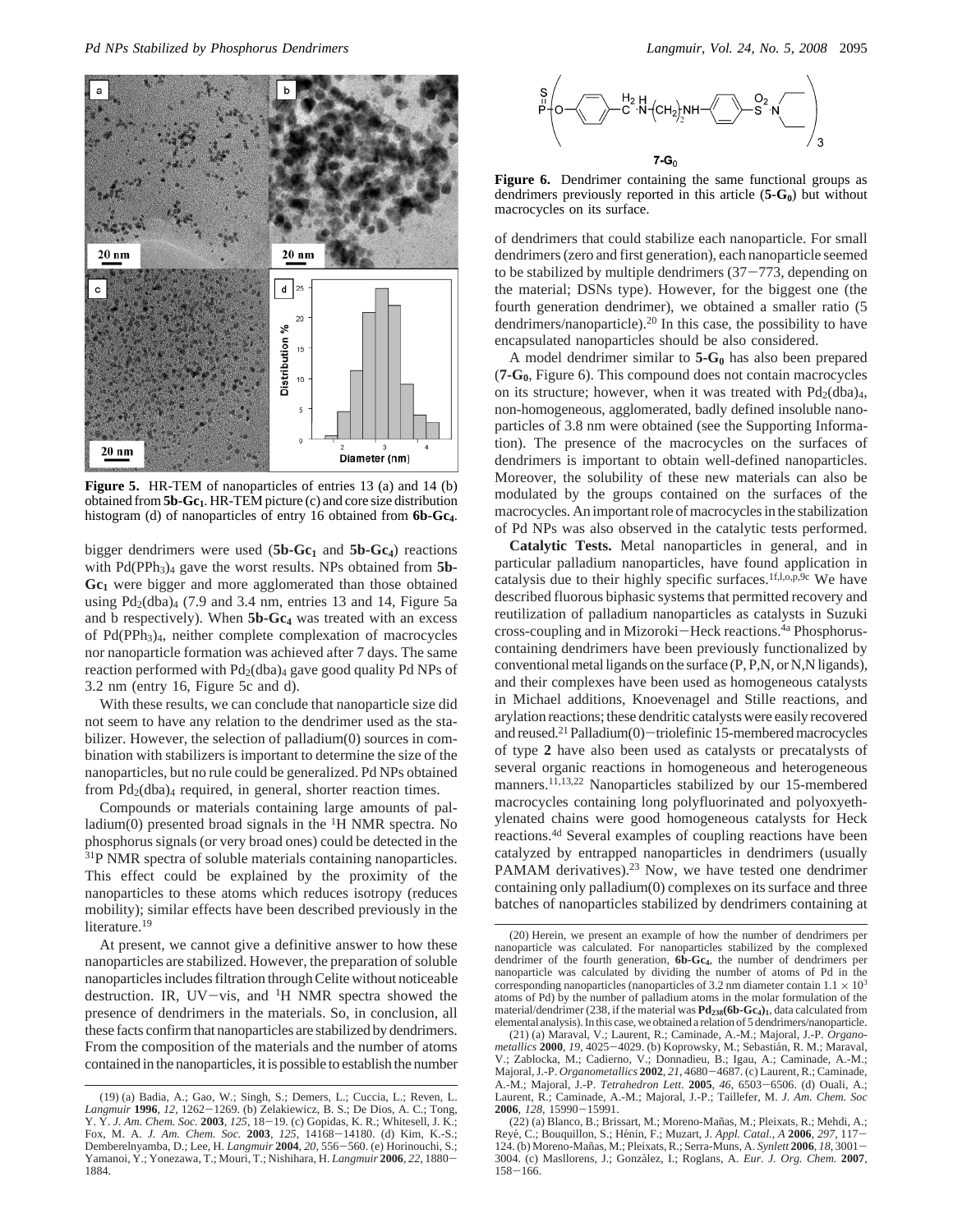**Scheme 3. Heck Reaction Catalyzed by 6b-G<sub>0</sub> (Entry 3),**  $Pd_7(6b-G_0)$ <sup>1</sup> **(Entry 5)**,  $Pd_{238}(6b-Gc_4)$ <sup>1</sup> **(Entry 16)**, and  $Pd_2(6a-G_0)_1/Pd_5(5a-G_0)_1$  (Entry  $2)^a$ 



the same time palladium(0) complexes in their structures. The three first experiments were conducted in homogeneous media (all nanoparticles tested were completely soluble in THF), but the catalytic material obtained in entries 3, 5, and 16 (Table 1) was easily recovered and reused, and it could be precipitated using pentane. One last experiment was conducted in heterogeneous media using as the catalytic material **Pd<sub>2</sub>(6a-G<sub>0</sub>)**<sub>1</sub>/**Pd**<sub>5</sub>- $(5a-G<sub>0</sub>)<sub>1</sub>$  of entry 2 (Scheme 3).

The Mizoroki-Heck reaction of iodobenzene with *<sup>n</sup>*-butyl acrylate in basic media (Bu3N) was catalyzed by 2% of the palladium(0) atoms coming from the different materials presented just before. In all cases, the catalyst was recovered and reused five times without appreciable loss of activity. Conversions at 4 and 24 h and isolated yields of some of the runs performed are represented in Scheme 3 (see also the Supporting Information). Conversions were calculated by gas chromatography (GC) using undecane as the internal reference in all runs. The soluble catalysts (entries 3, 5, and 16) were more active than the heterogeneous one (entry 2). Nanoparticles stabilized by the complexed dendrimer of the zero generation  $6b-G_0$   $(Pd_7(6b-G_0)_1$ , entry 5) gave better results than the discrete complexed dendrimer **6b-G0** (entry 3). Working with NPs stabilized by a higher generation dendrimer,  $Pd_{238}(6b-Gc_4)_1$  of entry 16, did not improve the final results. Moreover, conversion in the initial run was very low (10% after 4 h and 52% at 24 h) compared with that in the same run performed by using  $Pd_7(6b-G_0)_1$  as the catalyst (34% after 4 h and 100% after 24 h); however, conversions improved in the following runs (Scheme 3). The small activity in the first run could be explained in this case by the presence of nanoparticles in the internal cavities of this dendrimer of the fourth generation, less accessible, being more external and accessible in following runs. The migration of Au<sub>55</sub> nanoclusters from the internal cavities to the surface of phosphorus dendrimers of the same generation has been described by some of us.<sup>24</sup>

Similar Heck reactions have been catalyzed by macrocycles complexed with palladium(0) (**2**, Figure 1); however, conversions were not always complete, and the catalyst could not be recycled. Decomplexion of palladium(0) was observed, and black palladium was formed. Free macrocycles were recovered by flash chromatography.<sup>11</sup>

The last catalytic test was performed in heterogeneous media. Insoluble nanoparticles stabilized by a zero generation dendrimer  $(\text{Pd}_2(6a-G_0)_1,$  entry 2) were less active compared with materials of entries 5 and 16, and their activity seemed to be more or less constant after some runs; neither a clear increase nor a decrease was observed. (Scheme 3)

Catalytic tests performed, in a heterogeneous way, with Pd(0) NPs stabilized by model dendrimer **7-G**<sub>0</sub> gave clearly the worst conversions (0% at 4 h and 58% at 24 h in the first cycle, 32% at 24 h in the fourth cycle); a total loss of activity was observed in the fifth run, and palladium black seemed to be formed. These results enhance the importance of the presence of our macrocycles on the surfaces of dendrimers, not only increasing in some cases the solubility of the nanoparticulated materials obtained and giving better quality nanoparticles, but also showing an important role in the stabilization of NPs run after run. Macrocycles could also play an important role in the reaction mechanism, probably by the stabilization of discrete palladium atoms that could take part in the catalytic cycle.

So, as a conclusion of this part of the work, under the same experimental conditions (0.21 M benzene iodide, 2% Pd(0) atoms as the catalyst), soluble nanoparticulated catalysts showed to be more active than heterogeneous ones. Under these conditions, soluble nanoparticles stabilized by the smaller dendrimer (**6b-G0**, entry 5) resulted the more active material tested.

After recycling the catalysts five times, they were recovered mixed with a large amount of ammonium salts formed during the reactions. At that point, recovered dendrimer  $6b-G_0$  could not be analyzed due to the small amounts used in the first cycle (8 mg). However, its constant catalytic activity seemed to indicate that no big changes in its structure should have occurred. It could not be determined if it acted as a homogeneous catalyst or as a precatalyst. The other three recovered catalysts were analyzed by HR-TEM after the fifth run. No nanoparticles were observed from the recovered material of entry 5, probably due to the small quantity used in the first run (3 mg) and the presence of large amounts of tetraalkylammonium salts. However, from the analysis of the other two materials, we concluded that the recovered nanoparticles were clearly smaller than the starting ones. Before catalysis, the materials of entries 2 and 16 contained nanoparticles of 4.1 and 3.2 nm diameter, respectively; after the fifth run, the diameters were 2.3 and 2.4 nm, respectively (see the Supporting Information). The decrease in the size of the nanoparticles after catalytic cycles has been rarely observed.25 This effect could explain, in the homogeneous catalysis tests, the increase in the speed of the reaction observed during the series of experiments, run after run. No information related to the stabilizing shell of these new nanoparticles is available at the moment. Nevertheless, ammonium salts obtained during the catalyzed reaction could also play any role.26 The important role of dendrimers in the

<sup>(23)</sup> For a review on the use as catalysts of metal nanoparticles, specially entrapped nanoparticles in dendrimers: (a) Astruc, D.; Lu, F.; Ruiz Aranzaes, J. Angew. Chem., Int. Ed. 2005, 44, 7852–7872. (b) Scott, R. W. J.; Wilson, O. M.; *Angew. Chem., Int. Ed.* **<sup>2005</sup>**, *<sup>44</sup>*, 7852-7872. (b) Scott, R. W. J.; Wilson, O. M.; Crooks, R. M. *J. Phys. Chem. B* **<sup>2005</sup>**, *<sup>109</sup>*, 692-704. (c) Lemo, J.; Heuze, K.; Astruc, D. *Inorg. Chim. Acta* **<sup>2006</sup>**, *<sup>359</sup>*, 4909-4911. (d) Wu, L.; Li, B. L.; Huang, Y. Y.; Zhou, H. F.; He, Y. M.; Fan, H. *Org. Lett.* **<sup>2006</sup>**, *<sup>8</sup>*, 3605-3608.

<sup>(24)</sup> Schmid, G.; Emmrich, E.; Majoral, J.-P.; Caminade, A.-M. *Small* **2005**, *<sup>1</sup>*, 73-75.

<sup>(25) (</sup>a) Narayanan, R.; El-Sayed, M. A. *J. Am. Chem. Soc.* **<sup>2003</sup>**, *<sup>125</sup>*, 8340- 8347. (b) Thathagar, M. B.; Kooyman, P. J.; Boerleider, R.; Jansen, E.; Elsevier, C. J.; Rothenberg, G. *Ad*V*. Synth. Catal.* **<sup>2005</sup>**, *<sup>347</sup>*, 1965-1968.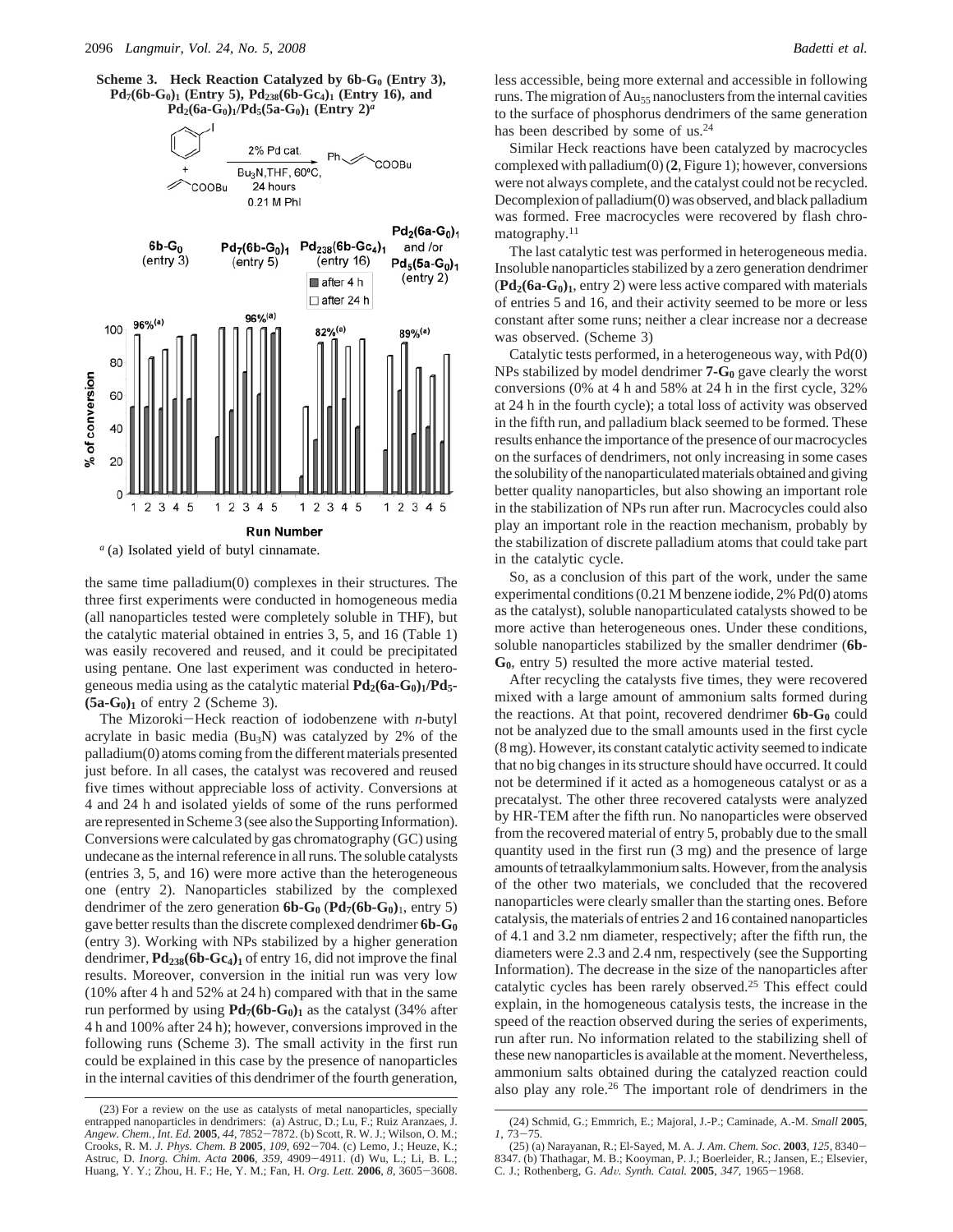stabilization of these nanoparticles was probed when the same reaction was performed with  $Pd(OAc)_2$  as the catalyst and tributylamine as the base in the presence of  $PPh<sub>3</sub>$  under inert atmosphere, and no formation of nanoparticles was observed after the reaction without the presence of dendrimers. In comparison with our catalytic tests, this reference experiment worked faster at the beginning of the reaction (82% conversion after 4 h) but the reaction stopped and only 92% conversion was observed after 24 h, probably due to the precipitation of palladium- (0) black during the reaction. In this system, the catalyst could not be recovered.

The bad results obtained in the catalytic tests performed with  $Pd(OAc)_2$  and NPs stabilized by **7-G<sub>0</sub>** enhance the interest for the recoverable and reusable catalyst reported in this work.

#### **3. Conclusions**

New dendrimers containing up to 96 triolefinic 15-membered macrocycles on their surfaces have been prepared. These macromolecules have the ability to stabilize palladium(0) nanoparticules from 2.5 up to 7.9 nm in diameter. Dendrimers containing 2,4,6-triisopropylphenyl groups on their surfaces generated nanoparticulated materials soluble in common organic solvents; however, the presence of *p*-tolyl groups gave insoluble ones.

A new synthesis of palladium(0) nanoparticles stabilized by phosphorus dendrimers has been presented directly from palladium(0) sources, without the necessity of the addition of a reducing agent. Classical methods used are based on (i) the reduction of a high valence metal salt in the presence of the stabilizer; (ii) the hydrogenation of an unsaturated ligand in a metal(0) complex; or (iii) vapor metal deposition. Our method, here described, is based on the interchange of ligands in a discrete Pd(0) complex:  $Pd_2(dba)_4$  or  $Pd(PPh_3)_4$  and dendrimers containing macrocycles of type **1** on their surface. Indeed, macrocycles **1** are better ligands than dba, and therefore, transfer of the initial palladium atom to the macrocycle is favored. Triphenylphosphine is better as a ligand than macrocycles **1**. However, the transfer of metal to the macrocycle is favored by the oxidation of the phosphine to its oxide, a process difficult to avoid even by working under inert atmosphere. NPs formed from  $Pd_2(dba)_4$  required generally shorter reaction times. The coordination of a first palladium atom by the macrocycles seems to favor the formation of small well-defined nanoparticles. The combination between the palladium(0) source and the stabilizer is important to obtain smaller and higher quality nanoparticles; however, no general rule could be proposed. NP size does not depend on the generation of dendrimers used as stabilizers. The methodology is highly reproducible.

These new materials have been used as easily recoverable homogeneous and heterogeneous catalysts in Mizoroki-Heck reactions; in general, the homogeneous ones are more active than the heterogeneous one as expected. Dendrimers containing only palladium(0) complexes on the surface, materials containing complexes and nanoparticles, or both are good catalysts; however,

the same dendrimer containing stabilized nanoparticles works faster. The use of nanoparticles stabilized by the fourth generation dendrimer as the catalyst did not improve conversions, so no dendritic effect is observed in this case. The diameter of the nanoparticles used as the catalyst decreased after several runs, an effect that could explain the increase of the activity of the nanoparticulated catalysts tested run after run. Further studies in catalysis will be reported in following works.

The presence of macrocycles in phosphorus dendrimers allows us to modulate the solubility of new nanoparticulated materials to favor the formation of good quality nanoparticles and their stabilization after catalytic cycles.

## **4. Experimental Section**

**General.** Melting points were determined with a Kofler apparatus and are uncorrected. IR spectra were recorded in the attenuated total reflectance mode (ATR) in a Bruker Tensor 27 spectrometer. NMR spectra were recorded with a Bruker AC250 or Bruker AM400 instrument. 1H NMR and 13C{1H} NMR (62.5 MHz) chemical shifts are reported relative to tetramethylsilane; coupling constants are reported in Hz. <sup>31</sup>P NMR spectra are reported relative to  $H_3PO_4$  85% in water. The attributions of <sup>1</sup>H NMR and <sup>13</sup>C NMR spectra were done using distortionless enhancement by polarization transfer (DEPT), nuclear Overhauser effect (nOe), correlation spectroscopy (COSY), heteronuclear multiple quantum correlation (HMQC), heteronuclear multiple bond correlation (HMBC), and total correlation spectroscopy (TOCSY) experiments when necessary.

Matrix-assisted laser desorption ionization time-of-flight (MALDI-TOF) spectra were recorded on a BIFLEX spectrometer (Bruker-Franzen Analytik) equipped with a pulsed nitrogen laser (337 nm), operating in positive-ion reflector mode, using 19 kV acceleration voltage. Matrices (2,5-dihydroxybenzoic acid or ditranol) were prepared at 5 mg/mL in tetrahydrofuran (THF). Analytes were dissolved at concentrations between 0.1 and 5 mg/mL in THF or chloroform.

Elemental analyses for C, H, N, S, Pd, and P are the average of two determinations.

UV-vis spectra of  $5b-G_0$ ,  $6b-G_0$  (entry 3), and  $Pd_7(6b-G_0)_1$  (entry 5) were obtained in 8453 Hewlett-Packard spectrometer in  $CH<sub>2</sub>$ -ClCH<sub>2</sub>Cl using  $10^{-5}$  M concentrations.

TEM analyses were performed in the "Servei de Microscòpia" of the Universitat Autònoma de Barcelona using a Hitachi H-7000 model at 100 kV. Insoluble nanoparticulated materials were sonicated in THF for 2 min, and one drop of the finely divided suspension, or of the solution if the material was directly soluble in THF, was placed on a specially produced structureless carbon support film having a thickness of 4-6 nm and dried before observation.

Yields of nanoparticles were determined as (palladium incorporated in nanoparticles/palladium introduced)  $\times$  100.

All preparations of dendrimers were performed under inert atmosphere. Complexes and nanoparticles were prepared with Schlenk type glassware. Anhydrous solvents were used thoroughly. Compounds  $3a,^{11}3b,^{13}4-G_0,^{14}4-Gc_0,^{15}4-Gc_1,^{16}$  and  $4-Gc_4$ <sup>16</sup> were synthesized according to published procedures.

**Preparation of 5a-G<sub>0</sub>.** *(a) Formation of the Imine Derivative.* Macrocycle **3a** (0.50 g, 0.70 mmol) in THF (10 mL) was added to a solution of  $4-G_0(0.10 \text{ g}, 0.23 \text{ mmol})$  in THF (15 mL). The mixture was left overnight under stirring at room temperature. The solvent was evaporated to 1 mL, and then pentane was added until the formation of a white precipitate. The mixture was stirred for 10 min and filtered via cannula. The solid was washed twice with a mixture of THF-pentane (1:10) and dried to afford 0.39 g (66%) of the trisimine as a white solid that was not purified further. <sup>1</sup>H NMR (250) MHz, CDCl<sub>3</sub>) δ 2.44 (s, 18H, H-21), 3.20–4.00 (m, 48H, H-5,6,-11,14,15), 4.60-4.80 (NH), 5.40-5.70 (m, 18H, H-12,13,16), 6.50  $(d, J = 7.5 \text{ Hz}, 2H, H-8)$ , 6.66  $(d, J = 8.6 \text{ Hz}, 4H, H-8)$ , 7.20-7.43  $(m, 8H, H1, 2), 7.23$  (d,  $J = 8.1$  Hz, 12H, H-19), 7.55 (d,  $J = 8.6$ Hz, 6H, H-9), 7.64 (d,  $J = 8.1$  Hz, 12H, H-18), 7.70-7.82 (m, 4H,

<sup>(26) (</sup>a) Bönnemann, H.; Brijoux, R.; Brinkmann, R.; Dinjus, E.; Joussen, T.; Korall, B. Angew. Chem., Int. Ed. Engl.  $1991$ , 30,  $1312-1314$ . (b) Reetz, M. T.; Korall, B. Angew. Chem., Int. Ed. Engl. 1991, 30, 1312–1314. (b) Reetz, M. T.; Helbig, W. J. Am. Chem. Soc. 1994, 116, 7401–7402. (c) Reetz, M. T.; Helbig, W.; Quaiser, S. A.; Stimming, U.; Breuer, N.; Vogel, R. Science 19 367-369. (d) Kiraly, Z.; Veisz, B.; Mastalir, Z.; Razga, Z.; Dékany, I. *Chem.*<br>Commun. **1999**, 1925-1926. (e) Mukhopadhyay, S.; Rothenberg, G.; Gitis, D.; *Commun.* **1999**, 1925–1926. (e) Mukhopadhyay, S.; Rothenberg, G.; Gitis, D.; Sasson, D. *J. Org. Chem.* **2000**, 65, 3107–3109. (f) Reetz, M. T.; Winter, M.; Ninter, M.; Then bareight R.; Thurn-Albrecht, T.; Vogel, W. *Che* 1094. (g) Özkar, A.; Finke, R. G. *J. Am. Chem. Soc.* **2002**, *124*, 5796–5810. (h)<br>Bras, J. L.; Mukherjee, D. K.; González, S.; Tristany, M.; Ganchegui, B.; Moreno-Mañas, M.; Pleixats, R.; Hénin, F.; Muzart, J. *New J. Chem.* **2004**, 28, 1550–1553.<br>1553. (i) Reetz, M. T.; De Vries, J. G. *Chem. Commun.* **2004**, 1559–1563.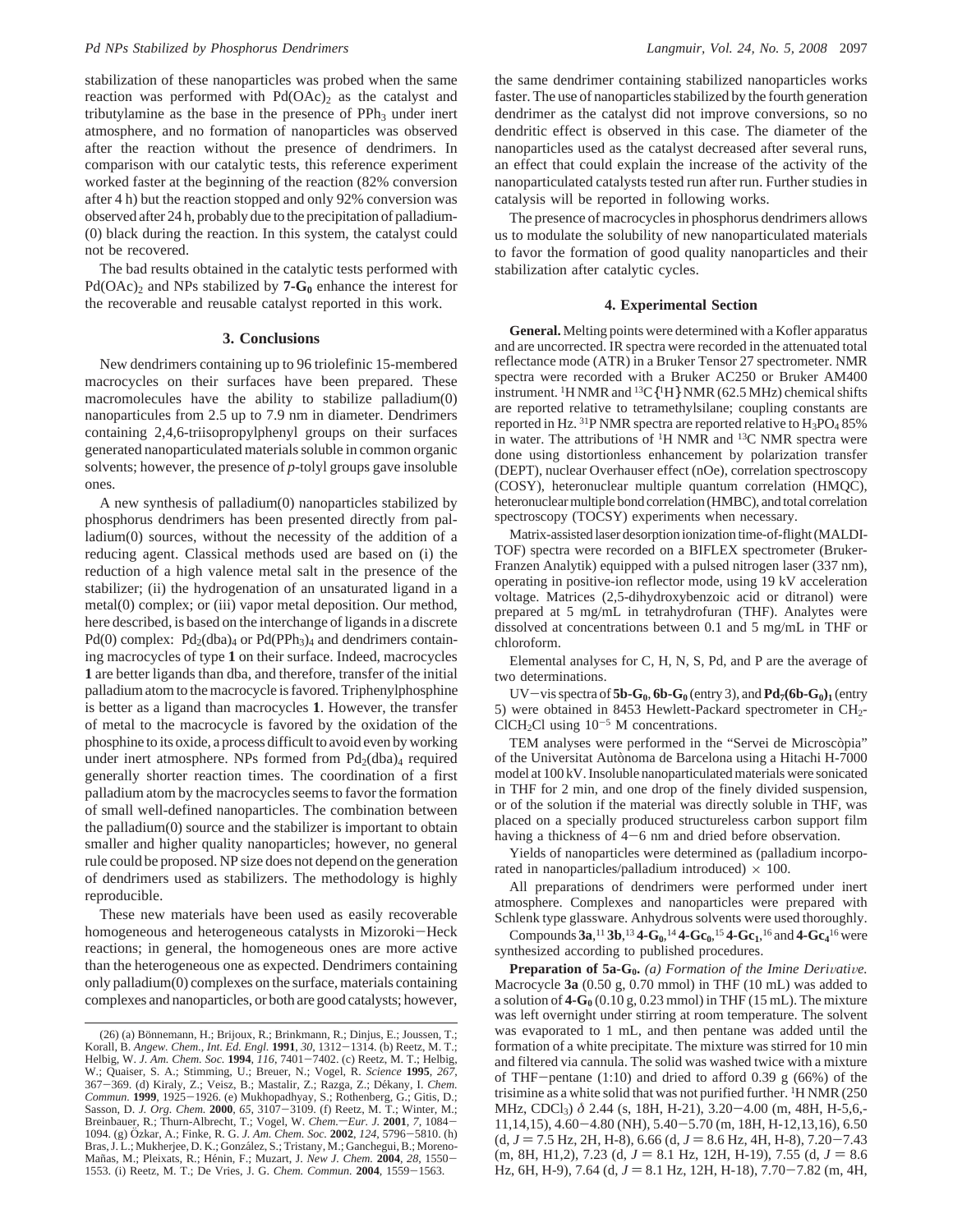

H-1,2), 8.32 (br s, 3H, H-4). 31P{1H} NMR (101.3 MHz, CDCl3)  $\delta$  52.8, 53.0 (possible *Z*,*E* isomers around C=N).

*(b) Reduction of the Imine Derivative. The above trisimine (0.39* g,  $0.15$  mmol) in THF (10 mL) was added to NaBH<sub>3</sub>CN (0.18 g, 2.80 mmol) in THF (5 mL). The mixture was magnetically stirred for 5 days at 70 °C and then cooled at room temperature. The solids were filtered off, and the filtrate was evaporated to 1 mL. Pentane was added, and a yellowish oil precipitated. The solvent was decanted off, and anhydrous ether (3 mL) was added. After 10 min of stirring, a white solid appeared. It was dissolved in acetone, leaving an insoluble residue that was filtered off. A mixture of ether-pentane  $(1:10)$  was added, and  $5a-G_0$  precipitated as a white solid  $(0.33 g,$ 84%). mp 115-<sup>118</sup> °C. IR (ATR) 2848, 1595, 1330, 1153, 1088 cm-1. 1H NMR (250 MHz, [D8]-THF) *δ* 2.51 (s, 18H, H-21), 2.96 (m, 6H, H-5), 3.37 (m, 6H, H-6), 3.71 (br s, 24H, H-11,14,15), 3.78 (br s, 12H, H-11,14,15), 3.91 (s, 6H, H-4), 5.50-5.75 (m, 18H, H-12,13,16), 5.90 (NH), 6.77 (d,  $J = 8.8$  Hz, 6H, H-8), 7.31 (dd,  $J_{\text{H-H}} = 8.3 \text{ Hz}, J_{\text{H-P}} = 1.5 \text{ Hz}, 6\text{H}, \text{H-1}, 7.47 \text{ (d, } J = 8.2 \text{ Hz}, 12\text{H},$ H-19), 7.51 (d,  $J = 8.3$  Hz, 6H, H-2), 7.60 (d,  $J = 8.8$  Hz, 6H, H-9), 8.78 (d, *J* = 8.2 Hz, 12H, H-18). <sup>13</sup>C{<sup>1</sup>H} NMR (62.5 MHz, [D<sub>8</sub>]-THF) *δ* 21.5 (C-21), 43.8 (C-6), 48.7 (C-5), 51.3 and 51.4 (C-11,- 14,15), 53.5 (C-4), 112.2 (C-8), 121.6 (d, *J*<sub>C-P</sub> = 4.8 Hz, C-1), 125.9 (C-10), 128.1 (C-18), 129.9 (C-9), 130.1 (C-2), 130.4 (C-19), 130.6 and 130.9 (C-12,13,16), 138.0 (C-17), 140.0 (C-3), 144.0 (C-20), 150.5 (d,  $J_{\text{C-P}}$  = 7.6 Hz, C-0), 153.5 (C-7). <sup>31</sup>P{<sup>1</sup>H} NMR (101.3 MHz, [D8]-THF) *δ* 52.5. MALDI-TOF MS (matrix of dihydroxybenzoic acid):  $m/z$  calcd for  $C_{123}H_{144}N_{15}O_{21}PS_{10}$ , 2517.8 [M<sup>+</sup>]; found,  $2540.8$  [M + Na<sup>+</sup>].

**Preparation of 5b-G<sub>0</sub>.** *(a) Formation of the Imine Derivative.* Macrocycle **3b** (0.39 g, 0.42 mmol) in THF (10 mL) was added to a solution of  $4-G_0(0.06 \text{ g}, 0.14 \text{ mmol})$  in THF (10 mL). The mixture was stirred overnight. The solvent was evaporated to 1 mL, and pentane was added until the formation of a white precipitate. The mixture was stirred for 10 min and filtered via cannula. The solid was washed with THF-pentane (1:10) and dried to afford 0.39 g of the trisimine (89%) as a white solid. IR (ATR) 2954, 1598, 1313, 937 cm<sup>-1</sup>. <sup>1</sup>H NMR (250 MHz, CDCl<sub>3</sub>)  $\delta$  1.24 (d,  $J = 6.7$  Hz, 36H, H-22), 1.26 (d,  $J = 6.7$  Hz, 72H, H-24), 2.91 (sept,  $J = 6.7$  Hz, 6H, H-21), 3.20-3.60 (m, 6H, H-5,6), 3.60-4.00 (m, 42H, H-5,6,11,- 14,15), 4.11 (sept,  $J = 6.7$  Hz, 12H, H-23), 4.70 (NH), 5.50-5.90  $(m, 18H, H-12, 13, 16)$ , 6.50 (d,  $J = 8.2$  Hz, 2H, H-8), 6.65 (d,  $J =$ 8.2 Hz, 4H, H-8), 7.00-7.50 (m, 8H, H-1,2), 7.17 (s, 12H, H-19), 7.58 (d, *<sup>J</sup>* ) 8.2 Hz, 6H, H-9), 7.77 (m, 4H, H-1,2), 8.32 (s, 3H, H-4). 31P{1H}NMR (101.3 MHz, CDCl3) *<sup>δ</sup>* 52.9, 53.1 (possible *<sup>Z</sup>*,*E*isomers around  $C=N$ ).

*(b) Reduction of the Imine Derivative.* The above trisimine (0.39 g, 0.12 mmol) in THF (10 mL) was added to a solution of NaBH<sub>3</sub>CN (0.12 g, 1.91 mmol) in THF (5 mL). The mixture was stirred for 3 days at 70 °C. The solvent was evaporated, and the residue was washed with chloroform. The solution was decanted to eliminate solids and filtered through Celite, and the solvent was evaporated. The new residue was washed with THF-pentane (1:10) and dried to afford  $5b-G_0$  as a white solid (0.36 g, 91%). mp 124-126 °C. IR (ATR) 3381, 2959, 2866, 1596, 1305, 1149 cm<sup>-1</sup>. <sup>1</sup>H NMR (250 MHz, CDCl<sub>3</sub>)  $\delta$  1.23 (d,  $J = 6.8$  Hz, 36H, H-22), 1.25 (d,  $J = 6.8$ Hz, 72H, H-24), 2.80-3.00 (m, 12H, H-5,21), 3.15-3.30 (m, 6H, H-6),  $3.60 - 3.90$  (m,  $42H$ , H-4,11,14,15),  $4.08$  (sept,  $J = 6.7$  Hz, 12H, H-23), 4.81 (NH), 5.65-5.80 (m, 18H, H-12,13,16), 6.59 (d,  $J = 8.8$  Hz, 6H, H-8), 7.15 (s, 12H, H-19), 7.19 (dd,  $J_{\text{H-H}} = 8.5$ Hz,  $J_{\text{H-P}} = 1.4$  Hz, 6H, H-1), 7.33 (d,  $J = 8.5$  Hz, 6H, H-2), 7.54  $(d, J = 8.8 \text{ Hz}, 6\text{H}, \text{H-9}).$  <sup>13</sup>C{<sup>1</sup>H} NMR (62.5 MHz, CDCl<sub>3</sub>)  $\delta$  23.3 (C-22), 24.5 (C-24), 28.9 (C-23), 33.9 (C-21), 42.4 (C-6), 47.3 (C-5), 48.5 (C-14,15), 51.0 (C-11), 52.5 (C-4), 111.6 (C-8), 120.8 (d,  $J_{C-P} = 4.8$  Hz, C-1), 123.4 (C-19), 125.2 (C-10), 128.7 (C-12,-13,16), 128.9 (C-9), 129.1 (C-2), 129.6 (C-12,13,16), 130.6 (C-17), 130.7 (12,13,16), 137.4 (d,  $J_{C-P} = 1.9$  Hz, C-3), 149.4 (d,  $J_{C-P} =$ 7.6 Hz, C-0), 151.2 (C-18), 151.5 (C-7), 152.9 (C-20). 31P{1H} NMR (101.3 MHz, CDCl<sub>3</sub>)  $\delta$  54.6. MALDI-TOF MS (matrix of dihydroxybenzoic acid):  $m/z$  calcd for C<sub>171</sub>H<sub>240</sub>N<sub>15</sub>O<sub>21</sub>PS<sub>10</sub>, 3190.5 [M<sup>+</sup>]; found, 3213.5 [M + Na<sup>+</sup>], 3229.5 [M + K<sup>+</sup>]. UV-vis (CH<sub>2</sub>-ClCH<sub>2</sub>Cl):  $\lambda_{\text{max}} (\epsilon) = 224 (150 207), 237 (128 182), 276$  nm (167 192  $M^{-1}$  cm<sup>-1</sup>).

**Preparation of Complex 6b-G<sub>0</sub>.** A mixture of dendrimer 5b-G<sub>0</sub>  $(0.10 \text{ g}, 3.13 \times 10^{-2} \text{ mmol})$  and Pd<sub>2</sub>(dba)<sub>4</sub> (0.06 g, 0.11 mmol) in THF (3 mL) was stirred overnight at 60 °C. The crude reaction was filtered through Celite, and the solvent was evaporated to 1 mL. Pentane was then added, and the formed solid was filtered, washed with pentane, and dried to afford  $6b-G_0$  (0.05 g, 43%) as a brown solid. mp 189-<sup>192</sup> °C. IR (ATR) 2958, 2866, 1596, 1458, 1305, 1151 cm-1. 1H NMR (250 MHz, CDCl3) *<sup>δ</sup>* 1.10-1.35 (108H, H-22,- 24), 1.60-1.75 (m, 3H, H-11,14,15), 2.00-2.20 (m, 9H, H-11,- 14,15), 2.80-3.00 (m, 15H, H-5,21,12,13,16), 3.10-3.30 (m, 15H, H-6,11,12,13,14,15,16), 3.60-3.80 (m, 6H, H-12,13,16), 3.80- 3.95 (m, 6H, H-4), 4.10-4.20 (m, 18H, H-12,13,16,23), 4.40-4.75 (m, 18H, H-11, 14, 15), 4.79 (NH), 6.55 (d,  $J = 8.5$  Hz, 6H, H-8), 7.17 (s, 12H, H-19), 7.18 (d,  $J = 8.5$  Hz, 6H, H-1), 7.32 (d,  $J =$ 8.5 Hz, 6H, H-2), 7.50 (d,  $J = 8.5$  Hz, 4H, H-9), 7.56 (d,  $J = 8.8$ Hz, 2H, H-9). 13C{1H} NMR (62.5 MHz, CDCl3) *δ* 23.3 (C-24), 24.5 (C-22), 29.0 (C-23), 33.9 (C-21), 42.4 (C-6), 43.6 (C-11,14,- 15), 45.0 (C-11,14,15), 46.3 (C-11,14,15), 47.2 (C-5), 47.5 (C-11,- 14,15), 48.2 (C-11,14,15), 49.6 (C-11,14,15), 52.5 (C-4), 78.3 (C-16), 78.4-78.9 (m, C-13), 83.1 (C-12), 111.6 (C-8), 120.8 (d,  $J_{C-P}$  $=$  3.8 Hz, C-1), 123.7 (C-19), 128.8 (C-2), 129.1 (C-9), 130.8 (C-10), 131.0 (C-17), 137.4 (d,  $J_{C-P} = 1.9$  Hz, C-3), 149.3 (d,  $J_{C-P} =$ 7.6 Hz, C-0), 151.0 (C-18), 151.5 (C-7), 152.9 (C-20). 31P{1H} NMR (101.3 MHz, CDCl<sub>3</sub>)  $\delta$  54.7. MALDI-TOF MS (matrix of dihydroxybenzoic acid):  $m/z$  calcd for  $C_{171}H_{240}N_{15}O_{21}PS_{10}Pd_3$ , 3508.2 [M<sup>+</sup>]; found, 3534.9 [M + Na<sup>+</sup>] (badly defined). UV-vis (CH<sub>2</sub>ClCH<sub>2</sub>Cl):  $\lambda_{\text{max}}$  ( $\epsilon$ ) = 227 (107 566), 276 nm (87 167 M<sup>-1</sup>  $cm^{-1}$ ).

**Preparation of 5a-Gc<sub>0</sub>.** (a) Formation of the Imine Derivative. Macrocycle  $3a$  (0.40 g,  $5.4 \times 10^{-1}$  mmol) in THF (2 mL) was added to cyclotriphosphazene **4-Gc**<sub>0</sub> (0.08 g,  $8.75 \times 10^{-2}$  mmol) in the same solvent (1 mL). The mixture was stirred overnight at room temperature, the solvent was evaporated, and pentane was added until the formation of a white precipitate. The stirring was maintained for 10 more minutes, and the solid was filtered via cannula, washed twice with THF-pentane (1:10), and dried to afford 0.44 g ( $\sim$ 100%) of the hexaimine. 1H NMR (250 MHz, CDCl3) *δ* 2.42 (s, 36H, H-21), 3.10-3.30 (m, 4H, H-5,6), 3.40-3.80 (m, 92H, H-5,6,11,- 14,15), 5.03 (br s, NH), 5.55 (m, 36H, H-12,13,16), 6.40-6.70 (m, 12H, H-8), 6.70–7.80 (m, 36H, H-1,2,9), 7.31 (d,  $J = 8.1$  Hz, 24H, H-19), 7.65 (d,  $J = 8.1$  Hz, 24H, H-18), 8.19 (m, 6H, H-4). <sup>31</sup>P{<sup>1</sup>H} NMR (101.3 MHz, CDCl3) *δ* 9.52, 9.56, 9.63, 9.67 (possible *Z*,*E* isomers around  $C=N$  bonds).

The hexaimine was used in the next step without further purification.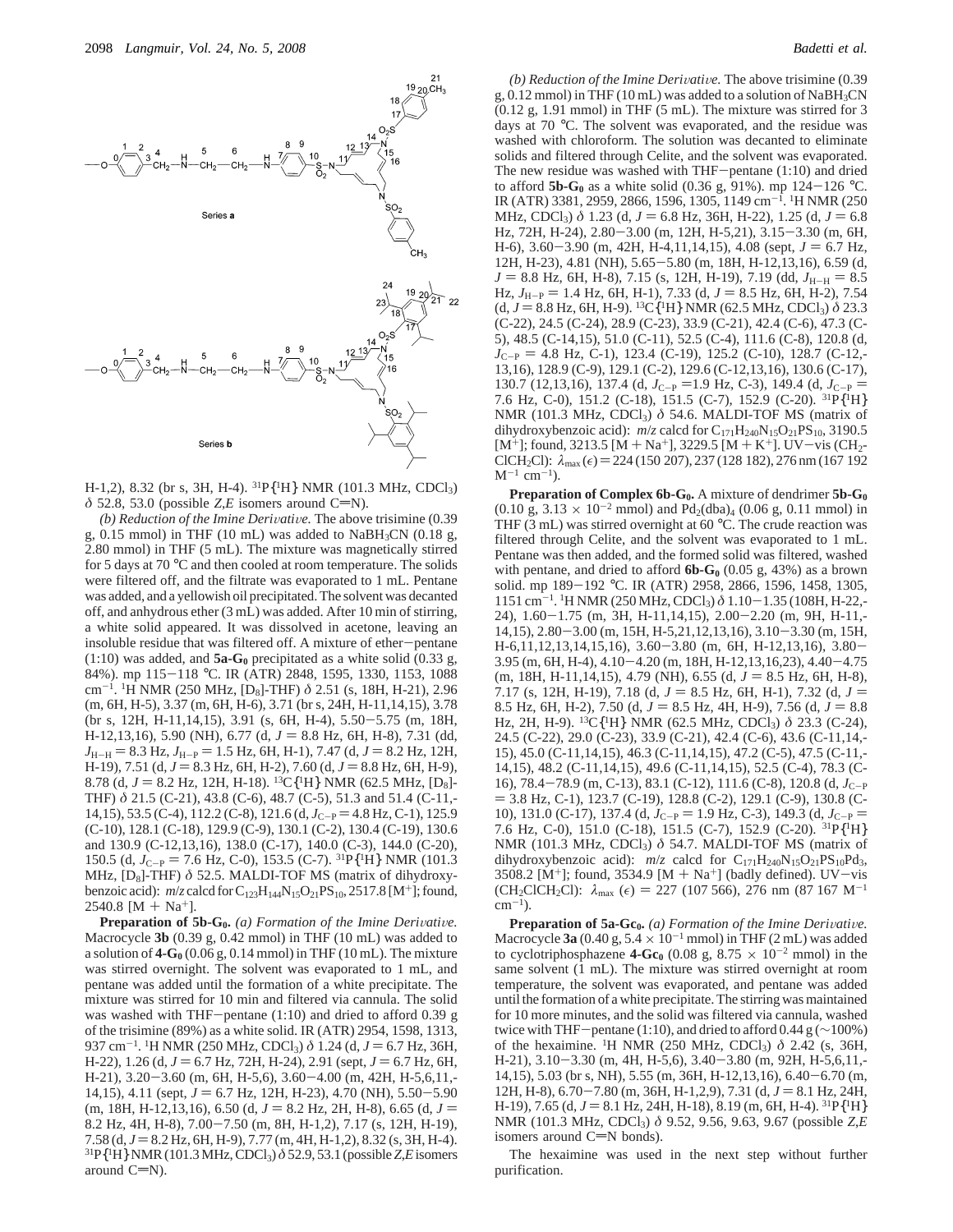*(b) Reduction of the Imine Deri*V*ati*V*e.* The crude hexaimine (0.44 g,  $8.75 \times 10^{-2}$  mmol) in THF (8 mL) was added to a solution of NaBH<sub>3</sub>CN (0.20 g, 3.18 mmol) in THF (2 mL). The mixture was stirred at 60 °C for 6 days. The solvent was evaporated, and the residue was washed twice with water for 5 min each and then with THF-pentane  $(1:10)$  to afford  $5a-Gc_0$   $(0.29 \text{ g}, 66\%)$  as a white solid. mp 85-<sup>90</sup> °C. IR (ATR) 3376, 2965, 1595, 1505, 1442, 1330, 1154, 1090 cm-1. 1H NMR (250 MHz, [D8]-THF) *δ* 2.46 (s, 36H, H-21), 2.89 (m, 12H, H-5), 3.30 (m, 12H, H-6), 3.55-3.85 (m, 84H, H-4,11,14,15), 5.59 (m, 36H, H-12,13,16), 5.82 (NH), 6.72 (d, *<sup>J</sup>* ) 8.7 Hz, 12H, H-8), 6.93 (d,  $J = 8.4$  Hz, 12H, H-1), 7.26 (d,  $J = 8.4$ Hz, 12H, H-2), 7.41 (d,  $J = 8.2$  Hz, 24H, H-19), 7.56 (d,  $J = 8.7$ Hz, 12H, H-9), 7.74 (d,  $J = 8.2$  Hz, 24H, H-18). <sup>13</sup>C{<sup>1</sup>H} NMR (62.5 MHz, [D8]-THF) *δ* 21.0 (C-21), 43.3 (C-6), 48.2 (C-5), 50.7 (C-14,15), 50.8 (C-11), 53.1 (C-4), 111.7 (C-8), 121.0 (C-1), 125.4 (C-10), 127.5 (C-18), 129.3 (C-2), 129.4 (C-9), 129.5 (C-12,13,16), 129.8 (C-12,13,16), 130.0 (C-19), 130.4 (C-12,13,16), 137.4 (C-17), 138.0 (C-3), 143.5 (C-20), 149.9 (C-0), 152.9 (C-7). 31P{1H} NMR (101.3 MHz, [D<sub>8</sub>]-THF)  $\delta$  8.39. MALDI-TOF MS (matrix ditranol):  $m/z$  calcd for  $C_{246}H_{288}N_{33}O_{42}P_3S_{18}$ , 5044.5 [M<sup>+</sup>]; found, 5067.6 [M + Na<sup>+</sup>].

Preparation of 5b-Gc<sub>0</sub>. (a) Formation of the Imine Derivative. A solution of macrocycle **3b** (0.40 g, 0.43 mmol) in THF (3 mL) was added to a solution of cyclotriphosphazene  $4 - Gc_0$  (0.06 g, 0.07) mmol) in THF (2 mL). The mixture was stirred overnight at room temperature. The solvent was evaporated to 1 mL, and pentane was added until the formation of a white precipitate. The mixture was stirred for an additional 10 min, and the solid was filtered via cannula, washed twice with THF-pentane (1:10), and dried to afford the hexaimine as a white solid (0.40 g, 93%). <sup>1</sup>H NMR (250 MHz, CDCl<sub>3</sub>)  $\delta$  1.24 (apparent t,  $J = 6.0$  Hz, 216H, H-22,24), 2.84-3.01 (m, 18H, H-5,21), 3.20-3.60 (m, 18H, H-5,6), 3.60-4.00 (m, 72H, H-11,14,15), 4.12 (m, 24H, H-23), 4.70-5.00 (br s, NH), 5.75 (m, 36H, H-12,13,16), 6.44 (d,  $J = 9.2$  Hz, 2H, H-8), 6.62 (br d,  $J =$ 8.7 Hz, 10H, H-8), 6.80-7.30 (m, 24H, H-1,2), 7.20 (s, 24H, H-19), 7.54 (apparent t,  $J = 7.9$  Hz, 12H, H-9), 8.19 (m, 6H, H-4). <sup>31</sup>P{<sup>1</sup>H} NMR (101.3 MHz, CDCl<sub>3</sub>)  $\delta$  9.48, 9.58, 9.62 (possible presence of isomers around  $C=N$  bonds).

*(b) Reduction of the Imine Derivative.* A solution of the above crude hexaimine (0.27 g, 0.05 mmol) in THF (10 mL) was added to a solution of NaBH3CN (0.12 g, 1.83 mmol) in THF (2 mL). The mixture was stirred for 5 days at 60 °C. The solvent was evaporated, and the residue was digested with chloroform. The suspension was filtered through Celite, and the filtrate was evaporated. The residue was washed with  $THF$ -pentane (1:10) and dried to afford  $5b-Gc_0$  $(0.13 \text{ g}, 45\%)$  as a white solid. mp 124-126 °C. IR (ATR) 3383, 2958, 1596, 1506, 1308, 1149 cm<sup>-1</sup>. <sup>1</sup>H NMR (250 MHz, CDCl<sub>3</sub>) *δ* 1.22 (d, *J* = 6.4 Hz, 72H, H-22), 1.24 (d, *J* = 6.4 Hz, 144H, H-24), 2.78-2.99 (m, 24H, H-5,21), 3.18 (br s, 12H, H-6), 3.60-3.88 (m, 84H, H-4,11,14,15), 4.08 (sept,  $J = 6.7$  Hz, 24H, H-23), 4.89 (NH),  $5.60 - 5.85$  (m, 36H, H-12, 13, 16), 6.56 (d,  $J = 8.5$  Hz, 12H, H-8), 6.91 (d,  $J = 8.2$  Hz, 12H, H-1), 7.13 (d,  $J = 8.2$  Hz, 12H, H-2), 7.15  $(s, 24H, H-19), 7.52$  (d,  $J = 8.5$  Hz, 12H, H-9). <sup>13</sup>C{<sup>1</sup>H} NMR (62.5) MHz, CDCl3) *δ* 23.3 (C-22), 24.5 (C-24), 28.9 (C-23), 33.8 (C-21), 42.4 (C-6), 47.3 (C-5), 48.5 (C-14,15), 51.0 (C-11), 52.5 (C-4), 111.6 (C-8), 120.7 (C-1), 123.7 (C-19), 125.0 (C-10), 128.7 (C-12,13,16), 128.8 (C-9), 128.9 (C-2), 129.5 (C-12,13,16), 130.5 (C-17), 130.7 (C-12, 13, 16), 136.4 (C-3), 149.4 (C-0, dd,  $J_{C-P} = 4.8$  Hz,  $J_{\text{C-P}} = 2.8 \text{ Hz}$ ), 151.2 (C-18), 151.6 (C-7), 152.9 (C-20). <sup>31</sup>P{<sup>1</sup>H} NMR (101.3 MHz, CDCl<sub>3</sub>) δ 9.91. MALDI-TOF MS (matrix of dihydroxybenzoic acid):  $m/z$  calcd for  $C_{342}H_{480}N_{33}O_{42}P_3S_{18}$ , 6390.0 [ $M^+$ ]; found, 6391.1 [ $M + H^+$ ], 6413.3 [ $M + Na^+$ ]. MALDI-TOF MS (matrix of ditranol):  $m/z$  found, 6413.0 [M + Na<sup>+</sup>].

**Preparation of 6b-Gc<sub>0</sub>** (Entry 10). A mixture of  $5b$ -Gc<sub>0</sub> (0.10) g,  $1.56 \times 10^{-2}$  mmol) and Pd(PPh<sub>3</sub>)<sub>4</sub> (0.14 g,  $1.25 \times 10^{-1}$  mmol) in THF (7 mL) was refluxed under stirring for 2 days. The solution was filtered through Celite, and the solvent was evaporated to 1 mL. Pentane was added, and the formed precipitate was filtered and washed with pentane (some OPPh<sub>3</sub> remains) to afford  $0.06 \text{ g } (60\%$ , calculated neglecting the OPPh<sub>3</sub>) of  $6b-Gc_0$  as a brown solid. mp <sup>180</sup>-<sup>195</sup> °C. IR (ATR) 2958, 2865, 1596, 1505, 1429, 1309, 1151.

<sup>1</sup>H NMR (250 MHz, CDCl<sub>3</sub>)  $\delta$  1.10-1.40 (bs, 216H, H-22,24), 1.60-1.75 (m, 6H, H-11,14,15), 2.00-2.20 (m, 18H, H-11,14,15), 2.75-3.00 (m, 30H, H-5,12,13,16,21), 3.05-3.40 (m, 30H, H-6, 11,12,13,15,16), 3.70-3.80 (m, 12H, H-12,13,16), 3.80-4.00 (m, 12H, H-4), 4.00-4.30 (m, 36H, H-23, H-12,13,16), 4.30-4.90 (m, 36H, NH and H-11,14,15), 6.50-7.90 (m, 72H, H-1,2,8,9,19 and POPh3). 13C{1H} NMR (62.5 MHz, CDCl3) *δ* 23.3 (C-24), 24.5 (C-22), 29.0 (C-23), 33.9 (C-21), 43.6-53.5 (C-4,5,6,11,14,15), 78.3-83.1 (C-12,13,16), 111.6 (C-8), 120.8 (C-1), 123.7 (C-19), 128.8 (C-2), 129.1 (C-9), 130.8 (C-10), 131.0 (C-17), 137.4 (C-3), 149.3 (C-0), 151.0 (C-18), 151.5 (C-7), 152.9 (C-20). 31P{1H} NMR  $(101.3 \text{ MHz}, \text{CDCl}_3)$  broad singlets at  $\delta$  8.96 (N<sub>3</sub>P<sub>3</sub>), 28.25 (POPh<sub>3</sub>). MALDI-TOF MS could not be registered. Anal. Found: N, 5.34; S, 5.73; Pd, 12.4. Nanoparticles could not be detected by TEM.



**Preparation of 5b-Gc<sub>1</sub>.** *(a) Formation of the Imine Derivative.* Macrocycle **3b** (0.10 g,  $1.07 \times 10^{-1}$  mmol) in THF (3 mL) was added to dendrimer **4-Gc**<sub>1</sub> (0.03 g, 8.88  $\times$  10<sup>-3</sup> mmol) in THF (2 mL). The mixture was stirred overnight at room temperature. The solvent was evaporated, and the imine was used in the next step without further purification. <sup>1</sup>H NMR (250 MHz, CDCl<sub>3</sub>)  $\delta$  1.10-1.40 (apparent t,  $J = 6$  Hz, 432H, H-28,30), 2.95 (m, 36H, H-11,27), 3.34 (m, 24H, H-11,12), 3.43 (m, 12H, H-11,12), 3.60-3.90 (m, 162H, H-5,17,20,21), 4.00-4.30 (m, 48H, H-29), 4.79 (br s, NH), 5.42 (m, 2H, H-18,19,22), 5.76 (m, 70H, H-18,19,22), 6.40 (d, *<sup>J</sup>* ) 8.6 Hz, 6H, H-14), 6.60 (apparent t,  $J = 8.7$  Hz, 18H, H-14), 6.85-7.30 (m, 108H, H-1,7,8,25), 7.50-7.80 (m, 42H, H-2,4,15), 8.19 (br s, 12H, H-10). <sup>31</sup>P{<sup>1</sup>H} NMR (101.3 MHz, CDCl<sub>3</sub>) broad singlets at *δ* 9.67, 63.11, 63.40.

*(b) Reduction of the Imine Derivative*. The above crude dodecaimine (0.12 g,  $8.83 \times 10^{-3}$  mmol) in THF (10 mL) was added to  $NaBH<sub>3</sub>CN$  (0.10 g, 1.60 mmol) in THF (2 mL). The mixture was stirred for 5 days at 60 °C. The solvent was evaporated, and the residue was digested with anhydrous chloroform. Salts were eliminated by passing through Celite, and the filtered solution was evaporated. The residue was washed with THF-pentane (1:10) and dried to afford  $5b-Gc_1$  (0.09 g, 73%) as a white solid. mp  $128-130$ °C. IR (ATR) 3383, 2959, 1597, 1504, 1460, 1420, 1304, 1191,  $1149$  cm<sup>-1</sup>. <sup>1</sup>H NMR (250 MHz, CDCl<sub>3</sub>)  $\delta$  1.23 (apparent t, *J* = 6.2 Hz, 432H, H-28,30), 2.80-3.00 (m, 48H, H-11,27), 3.10-3.30 (m, 42H, H-5,12), 3.60-3.85 (m, 168H, H-10,17,20,21), 3.95-4.20 (m, 48H, H-29), 4.94 (br s, NH), 5.60-5.85 (m, 72H, H-18,19,22), 6.55  $(d, J = 8.2 \text{ Hz}, 24\text{H}, \text{H-14}), 6.91 (d, J = 8.1 \text{ Hz}, 12\text{H}, \text{H-2}), 7.09$  $(d, J = 8.1$  Hz, 24H, H-7), 7.14 (s, 48H, H-25), 7.23 (d,  $J = 8.1$ Hz, 24H, H-8), 7.52 (d, J = 8.1 Hz, 24H, H-15), 7.55-7.70 (m, 18H, H-1,4). 13C{1H} NMR (62.5 MHz, CDCl3) *δ* 23.3 (C-28), 24.5 (C-30), 29.0 (C-29), 32.7 (C-5), 33.9 (C-27), 41.9 (C-12), 47.0 (C-11), 48.5 (C-20,21), 51.1 (C-17), 52.3 (C-10), 111.7 (C-14), 121.0 (C-1), 121.1 (C-7), 123.7 (C-25), 124.7 (C-16), 128.0 (C-2), 128.7 (C-18,19,22), 128.8 (C-15), 129.3 (C-8), 129.5 (C-18,19,22), 130.5 (C-23), 130.7 (C-18,19,22), 132.0 (C-3), 137.4 (C-9), 138.8 (C-4), 149.6 (C-6), 150.9 (C-0), 151.2 (C-24), 151.5 (C-13), 152.9 (C-26). 31P{1H} NMR (101.3 MHz, CDCl3) *δ* 9.89, 63.71. MALDI-TOF MS (matrix ditranol):  $m/z$  calcd for C<sub>732</sub>H<sub>1008</sub>N<sub>75</sub>O<sub>90</sub>P<sub>9</sub>S<sub>42</sub>, 13 911.2 [M<sup>+</sup>]; found, 13 935.0 (broad) [M + Na<sup>+</sup>], 13 953.2 [M + K<sup>+</sup>].

**Preparation of 5b-Gc<sub>4</sub>.** (a) Formation of the Imine Derivative. Macrocycle **3b** (0.20 g,  $2.13 \times 10^{-1}$  mmol) and dendrimer **4-Gc**<sub>4</sub>  $(0.055 \text{ g}, 1.78 \times 10^{-3} \text{ mmol})$  were disolved in THF  $(0.5 \text{ mL})$ . The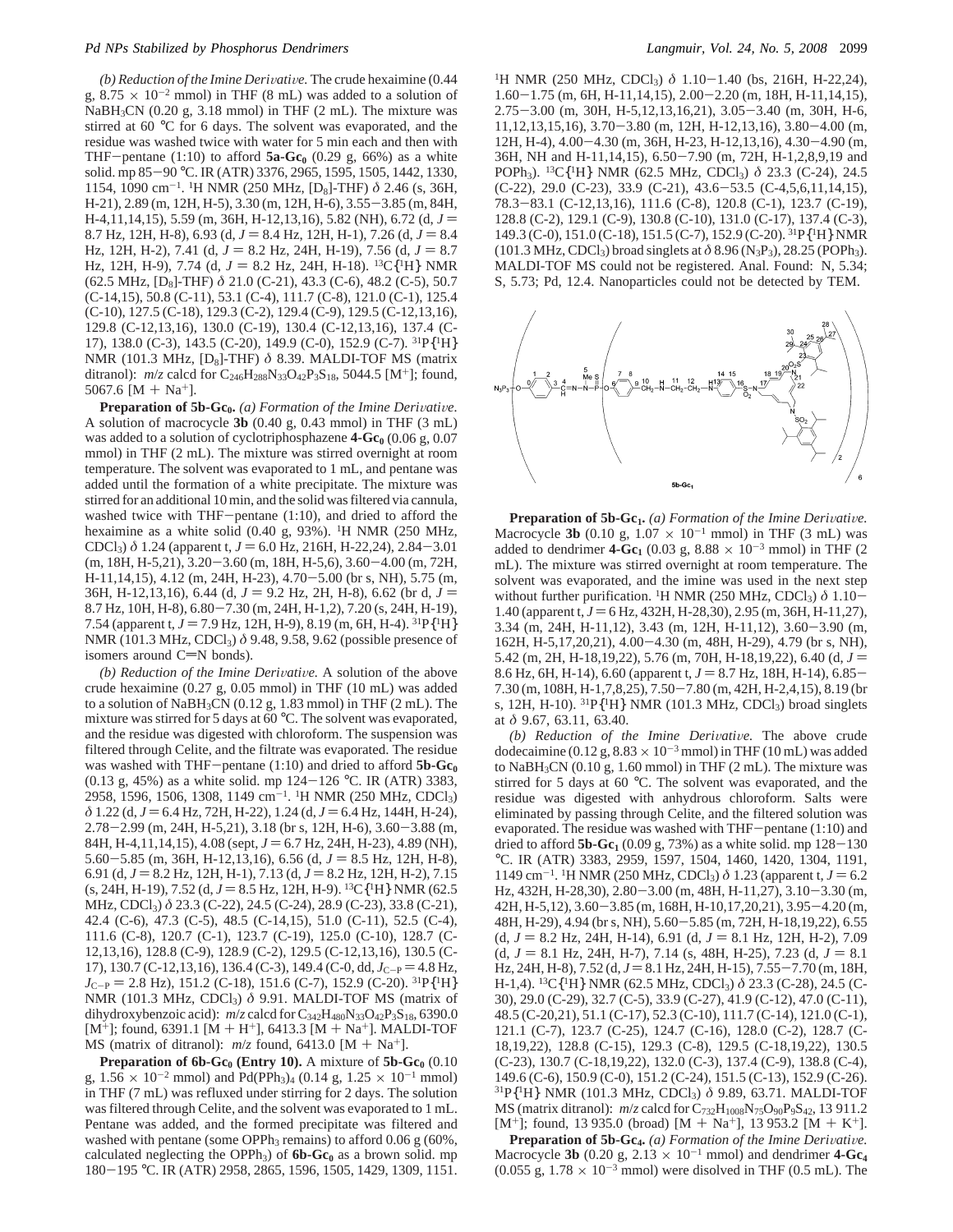

mixture was stirred at room temperature for 5 days. The solvent was concentrated to 0.25 mL, and pentane was added until the formation of a white precipitate. The mixture was stirred for an additional 10 min, and the solid was filtered via cannula, washed twice with THFpentane (1:10), and dried to afford the dendrimer containing 96 imines on the surface as a white solid 0.20 g (94%). <sup>1</sup>H NMR (250 MHz, CDCl<sub>3</sub>)  $\delta$  1.25 (t,  $J = 6.5$  Hz, 3456H, H-28,30), 2.70-3.10  $(m, 384H, H-11, 27), 3.10-3.50$   $(m, 462H, H-12, H_{0-3}5), 3.70-$ 3.90 (m, 1152H, H-17,20,21), 3.90-4.20 (m, 384H, H-29), 4.80 (bs, NH), 5.60-5.80 (m, 576H, H-18,19,22), 6.30-7.90 (1602H, aromatic and H<sub>0-3</sub>-4), 8.20 (s, 96H, H-10, CH=N). <sup>31</sup>P{<sup>1</sup>H} NMR  $(81 \text{ MHz}, \text{CDCl}_3) \delta$  (bs) 64.95, 65.79 (possible presence of isomers around C=N bonds).  $N_3P_3$  was not observed.

*(b) Reduction of the Imine Derivative.* To a solution of the above dendrimer containing imines (0.20 g,  $1.67 \times 10^{-3}$  mmol) in CH<sub>2</sub>Cl<sub>2</sub> (1 mL) was added a solution of 1 M Me<sub>2</sub>SBH<sub>3</sub> in CH<sub>2</sub>Cl<sub>2</sub> (100  $\mu$ L, 0.01 mol). The mixture was stirred for 5 days at room temperature. An amount of 2 mL of MeOH was then added to the solution, and the mixture was stirred during 10 min. The solvent was evaporated, and this last process was repeated twice more. Compound **5b-Gc4**  $(0.15 \text{ g}, 75\%)$  was isolated as a white solid. mp  $142-143 \text{ °C}$ . IR (ATR) 3380, 2957, 2867, 1598, 1503, 1461, 1310, 1147 cm-1. 1H NMR (500 MHz, CDCl3) *<sup>δ</sup>* 1.15-1.31 (m, 3456H, H-28,30), 2.80- 2.98 (m, 192H, H-27), 3.00-3.10 (m, 192H, H-11), 3.15-3.35 (m,  $462H, H_{0-3}$ -5, H-12), 3.60-3.90 (m, 1344H, H-10,17,20,21), 4.00-4.20 (sept,  $J = 6.4$  Hz, 384H, H-29), 4.80–5.20 (NH), 5.74 (bs, 576H, H-18,19,22), 6.50–7.90 (m, 1602H, aromatic and H<sub>0-3</sub>-4). <sup>13</sup>C{<sup>1</sup>H} NMR (125 MHz, CDCl<sub>3</sub>)  $\delta$  23.5 (C-28), 24.8 (C-30), 29.2  $(C-29)$ , 30.0  $(C_{0-3}-5)$ , 34.1  $(C-27)$ , 40.7  $(C-11)$ , 45.1  $(C-12)$ , 48.8  $(C-20,21)$ , 51.2  $(C-10,17)$ , 112.0  $(C-14)$ , 121.0-122.0  $(C_{0-3}-1, C-7)$ , 123.9 (C-25), 125.5 (C-16), 127.5-128.0 (C<sub>0-3</sub>-2), 129.0 (C-18,-19,22), 129.2 (C-15), 129.3 (C-8), 129.8 (C-18,19,22), 130.4 (C-23), 130.9 (C-18, 19, 22), 132.4 (C<sub>0-3</sub>-3), 139.0 (C<sub>0-3</sub>-4, C-9), 150.0- $150.6$  (C<sub>0-3</sub>-0, C6), 151.7 (C-24), 151.8 (C-13), 153.2 (C-26). <sup>31</sup>P{<sup>1</sup>H} NMR (101.3 MHz, CDCl<sub>3</sub>) δ 65.93. N<sub>3</sub>P<sub>3</sub> was not observed.  $C_{6192}H_{8400}N_{663}O_{762}P_{93}S_{379}$  could not be identified by MALDI-TOF MS (matrix ditranol).

**Preparation of 6b-Gc4 (Entry 15).** A mixture of **5b-Gc4** (0.03 g,  $2.50 \times 10^{-7}$  mmol) and Pd<sub>2</sub>(dba)<sub>4</sub> (0.17 g,  $2.89 \times 10^{-5}$  mmol) in THF (3 mL) was refluxed under stirring for 1 night. The solution was filtered through Celite, and the solvent was evaporated to 1 mL. Pentane was added, and the formed precipitate was filtered and washed with pentane to afford 0.03 g of **6b-Gc4** (92%) as a brown solid. mp 165-<sup>170</sup> °C (decomposition). IR (ATR) 2957, 2868, 1598, 1503, 1460, 1314, 1191, 1149, 907 cm-1. 1H NMR (500 MHz, CDCl<sub>3</sub>)  $\delta$  1.26 (t,  $J = 6.5$  Hz, 3456 H, H-28,30), 1.60-1.80 (m, 96H, H-17,20,21), 1.90-2.25 (m, 288H, H-17,20,21), 2.75-3.00  $(m, 480H, H-11, 17, 20, 21, 27), 3.05 - 3.35$   $(m, 750H, H_{0-3} - 5, H-12,$ H-17,20,21, H-18,19,22), 3.70-3.95 (m, 384H, H-10,18,19,22), 4.00-4.30 (m, 576H, H-18,19,22,29), 4.35-4.90 (m, 576H, H-17,- 20,21, NH),  $6.50-7.90$  (1602H, aromatic and  $H_{0-3}$ -4). <sup>13</sup>C{<sup>1</sup>H} NMR (125 MHz, CDCl3) *δ* 24.0 (C-30), 25.3 (C-28), 29.2 (C-29), 33.5  $(C_{0-3}$ -5), 34.6 (C-27), 43.8 (C-12), 44.4 (C-17, 20, 21), 45.7 (C-17,-20,21), 46.1 (C-17,20,21), 47.0 (C-11), 48.4 (C-17,20,21), 49.0 (C-17,20,21), 50.4 (C-10), 78.7-80.0 (m, C-19,22), 83.8 (C-18), 112.4  $(C-14)$ , 121.0-123.0 (m,  $C_{0-3}$ -1, C-7), 124.4 (C-25), 128.0-130.5  $(m, C_{0-3}$ -2, C-8,15), 131.0-132.0 (C<sub>0-3</sub>-3, C-16,23), 139.5 (C<sub>0-3</sub>-4, C-9),  $149.0-151.0$  (C<sub>0-3</sub>-0, C-6), 151.6 (C-24), 151.7 (C-13), 153.7 (C-26). <sup>31</sup>P{<sup>1</sup>H} NMR (81 MHz, CDCl<sub>3</sub>) δ 60.4. N<sub>3</sub>P<sub>3</sub> was not observed. A small quantity of palladium(0) nanoparticles was detected by TEM (5.8  $\pm$  0.7 nm, THF, average calculated for 26 particles).

**Nanoparticles of Entry 1.** *General Method.* A mixture of **5a-G0**  $(0.10 \text{ g}, 0.04 \text{ mmol})$  and  $Pd_2(dba)_4$   $(0.08 \text{ g}, 0.14 \text{ mmol})$  in THF  $(4 \text{ m})$ mL) was stirred overnight at 60 °C. The liquid was decanted off, and the precipitated solid was washed with THF to afford 0.05 g (35%) of nanoparticles. Dec range  $248-250$  °C. IR (ATR) 2915, 1594, 1330, 1154, 1090 cm-1. Elemental analysis found: P, 0.68; Pd, 10.97. TEM:  $4.2 \pm 0.7$  nm (THF, average calculated for 117 particles). See Figure 2. MALDI-TOF spectroscopy of the small quantity of the residue obtained from the evaporation of the decanted liquid permitted identification of the presence of **6a-G0**. MALDI-TOF MS (matrix of dihydroxybenzoic acid): *m*/*z* calcd for  $C_{123}H_{144}N_{15}O_{21}PPd_3S_{10}$ , 2835.5 [M<sup>+</sup>], 2729.6 [M - Pd<sup>+</sup>], 2623.7  $[M - 2Pd^{+}]$ , 2517.8  $[M - 3Pd]$ ; found, (broad signals) 2863.5 [M  $+$  Na<sup>+</sup>], 2757.1 [M – Pd + Na<sup>+</sup>], 2649.9 [M – 2Pd + Na<sup>+</sup>], 2543.8  $[M - 3Pd + Na^{+}]$ , 2511.7  $[M^{+} - 3Pd]$ . See Figure 2a and b.

**Nanoparticles of Entry 2.** A yield of 0.07 g (59%) was obtained. dec range <sup>&</sup>gt;<sup>300</sup> °C. IR (ATR) 2915, 1594, 1330, 1154, 1090 cm-1. Elemental analysis found: P, 0.66%; Pd, 11.37%. TEM:  $4.1 \pm 0.7$ nm (THF, average calculated for 175 particles). See Figure 2c and d.

**Nanoparticles of Entry 4.** *General Method.* A mixture of **5b-G0**  $(0.05 \text{ g}, 0.016 \text{ mmol})$  and  $Pd_2(dba)_{4}$   $(0.09 \text{ g}, 0.16 \text{ mmol})$  in THF (6) mL) was stirred overnight at 60 °C. The liquid was filtered through Celite, the filtrate was evaporated to 1 mL, and then pentane was added until precipitation. The solid was filtered and washed with pentane to afford 0.03 g (36%). dec range 190-<sup>198</sup> °C. IR (ATR) 2958, 2866, 1596, 1458, 1308, 1151 cm-1. 1H NMR data are the same as those for **6b-G<sub>0</sub>**. Elemental analysis found: P, 0.57; Pd, 19.35. TEM:  $4.3 \pm 0.7$  nm (THF, average calculated for 629 particles). See Figure 3a and b.

**Nanoparticles of Entry 5.** A yield of 0.18 g (98%) was obtained. Dec range 190-<sup>200</sup> °C. IR (ATR) 2955, 2867, 1597, 1460, 1310, 1148 cm<sup>-1</sup>. <sup>1</sup>H NMR data are the same as those for  $6b-G_0$  (a small amount of dba was retained on the solid).  $UV-vis$  (CH<sub>2</sub>ClCH<sub>2</sub>Cl):  $\lambda_{\text{max}}$  ( $\epsilon$ ) = 228 (136 718), 272 nm (87 494 M<sup>-1</sup> cm<sup>-1</sup>) (side band). Elemental analysis found: P, 0.84; Pd, 29.32. TEM:  $3.4 \pm 0.6$  nm (THF, average calculated for 236 particles). See Figure 3c.

**Nanoparticles of Entry 7.** A yield of 0.05 g (62%) was obtained. Dec range 190-<sup>200</sup> °C. IR (ATR) 2958, 2864, 1594, 1429, 1307, 1151 cm-1. 1H NMR data are the same as those for **5b-G0**; broader signals were obtained. Elemental analysis found: N, 3.52; S, 5.07; Pd, 22.00. TEM:  $2.5 \pm 0.4$  nm (THF, average calculated for 265 particles). See Figure 3d.

**Nanoparticles of Entry 8.** A yield of 0.10 g (77%) was obtained. Dec range ><sup>310</sup> °C. IR (ATR) 2958, 2865, 1596, 1505, 1429, 1309, 1151 cm-1. Elemental analysis found: P, 1.00; Pd, 15.83. TEM:  $3.9 \pm 1.0$  nm (THF, average calculated for 132 particles).

**Nanoparticles of Entry 9.** A yield of 0.07 g (98%) was obtained. Dec range 240-<sup>250</sup> °C. IR (ATR) 2958, 2867, 1597, 1310, 1154 cm<sup>-1</sup>. <sup>1</sup>H NMR data are the same as those for **6b-Gc**<sub>0</sub>. Elemental analysis found: P, 0.82; Pd, 16.17. TEM:  $5.7 \pm 0.6$  nm (THF, average calculated for 629 particles). See Figure 4a.

**Nanoparticles of Entry 12.** A yield of 0.10 g (97%) was obtained. Dec range 180-<sup>190</sup> °C. IR (ATR) 2958, 2865, 1596, 1505, 1429, 1309, 1151 cm<sup>-1</sup>. <sup>1</sup>H NMR data are the same as those for  $6b-$ Gc<sub>0</sub>. Elemental analysis found: N, 3.74; S, 4.63; Pd, 25.39. TEM: 2.9  $\pm$  0.5 nm (THF, average calculated for 271 particles). See Figure  $4b-d.$ 

**Nanoparticles of Entry 13**. A yield of 0.04 g (40%) was obtained. Dec range 210-<sup>220</sup> °C. IR (ATR) 2956, 2868, 1598, 1503, 1461, 1315, 1149 cm<sup>-1</sup>. <sup>1</sup>H NMR (250 MHz, CDCl<sub>3</sub>) δ 1.27 (bs, 432H, H-28,30),  $1.60 - 1.75$  (m, 12H, CH<sub>2</sub> in the cycle),  $1.95 - 2.20$  (m, 36H, CH2 in the cycle), 2.75-3.00 (m, 60H, H-11,27, CH in the cycle),  $3.10 - 3.30$  (m,  $72H$ , H-5,12, CH and CH<sub>2</sub> in the cycle), 3.65-3.70 (m, 24H, CH in the cycle), 3.80-3.93 (m, 24H, H-10), 4.10-4.30 (m, 72H, H-29, CH in the cycle), 4.35-4.90 (m, 72H,  $CH<sub>2</sub>$  in the cycle, NH), 6.40–7.70 (m, 174H, H-1,2,4,7,8,14,15,25). Elemental analysis found: P, 1.64; Pd, 10.66. TEM:  $3.4 \pm 0.4$  nm (THF, average calculated for 155 particles). See Figure 5a.

**Nanoparticles of Entry 14.** A yield of 0.07 g (92%) was obtained. Dec range 220-<sup>230</sup> °C. IR (ATR) 2958, 2866, 1596, 1503, 1430,